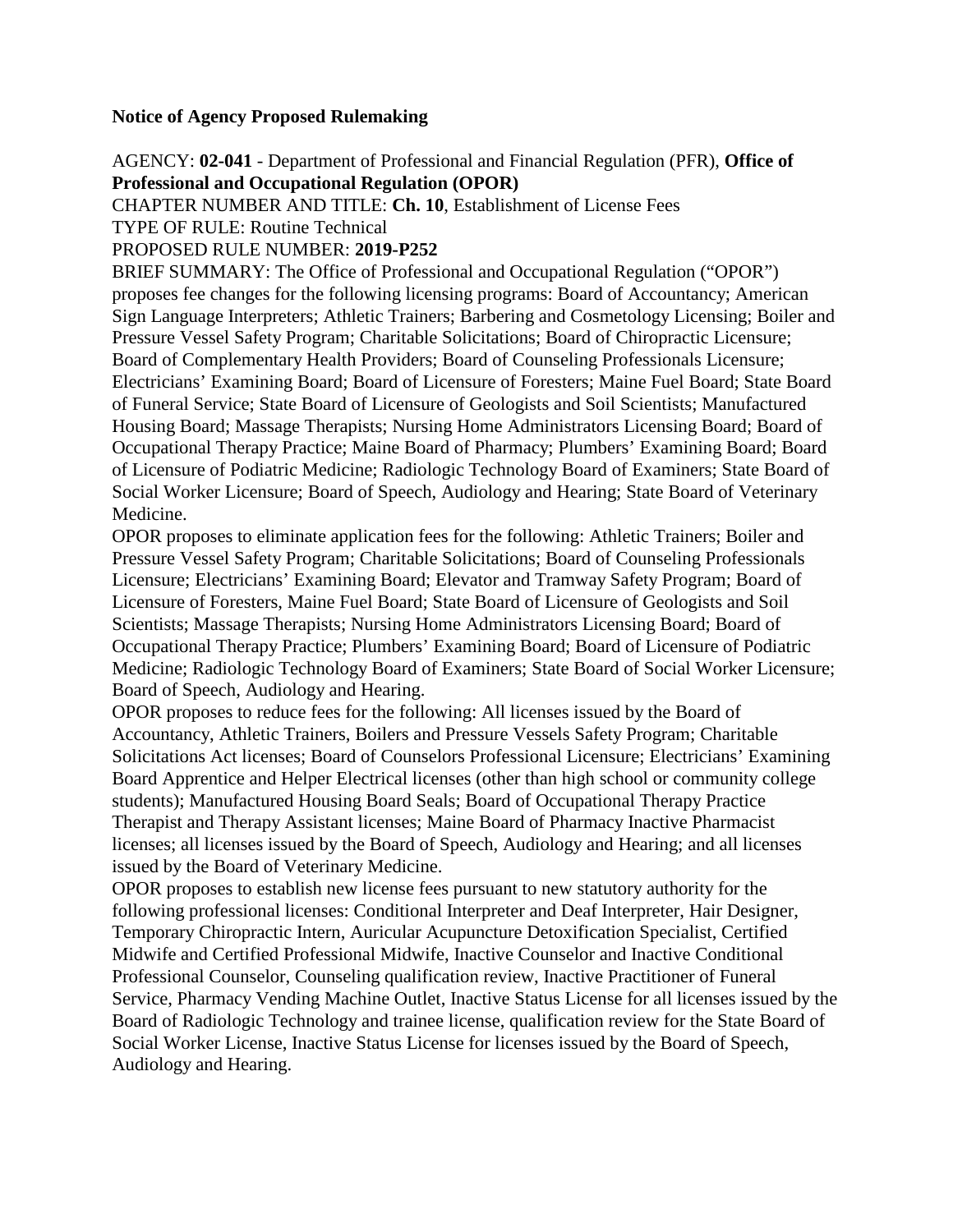OPOR proposes to eliminate the following license categories or fees: Barber, Demonstrator, Special Inspection and Special Event Services licenses for Barbering and Cosmetology Program, Temporary Practitioner of Funeral Service, Upgrade of Provisional Residential Care to Residential Care in Nursing Home Administrators, one time renewal fees for Temporary Occupational Therapists and Temporary Occupational Therapy Assistants, Initial Pharmacy Student Intern fee and qualification review fees, and Plumbers' Examining Board corporation fee.

PUBLIC HEARING: None scheduled.

COMMENT DEADLINE: December 6, 2019

CONTACT PERSON FOR THIS FILING / SMALL BUSINESS IMPACT INFORMATION / OPOR RULEMAKING LIAISON: Anne L. Head, Director, Office of Professional and Occupational Regulation, 35 State House Station, Augusta, ME 04333. Telephone: (207) 624- 8511. Email: [Anne.L.Head@Maine.gov.](mailto:Anne.L.Head@Maine.gov)

FINANCIAL IMPACT ON MUNICIPALITIES OR COUNTIES: None.

STATUTORY AUTHORITY FOR THIS RULE: 10 MRS §8003(2-A)(D); 32 MRS §12203; 32 MRS §1527; 32 MRS §14358; 32 MRS §14238; 32 MRS §15104-C; 9 MRS §5015-A; 32 MRS §558; 32 MRS §§ 12514-A, 12526; 32 MRS §13859; 32 MRS §1203-A; 32 MRS §§ 1501-B, 1504; 10 MRS §§ 9021(2-A), 9065-A; 32 MRS §14306-G; 32 MRS §67; 32 MRS §2285; 32 MRS §13724; 32 MRS §3501-B; 32 MRS §3652; 32 MRS §9859-A; 32 MRS §§ 7056, 7060; 32 MRS §17309; 32 MRS §4863-A; 32 MRS §12538

SUBSTANTIVE STATE OR FEDERAL LAW BEING IMPLEMENTED *(if different)*: OPOR WEBSITE: [www.maine.gov/professionallicensing.](http://www.maine.gov/professionallicensing)

PFR WEBSITE: [http://www.maine.gov/pfr/.](http://www.maine.gov/pfr/)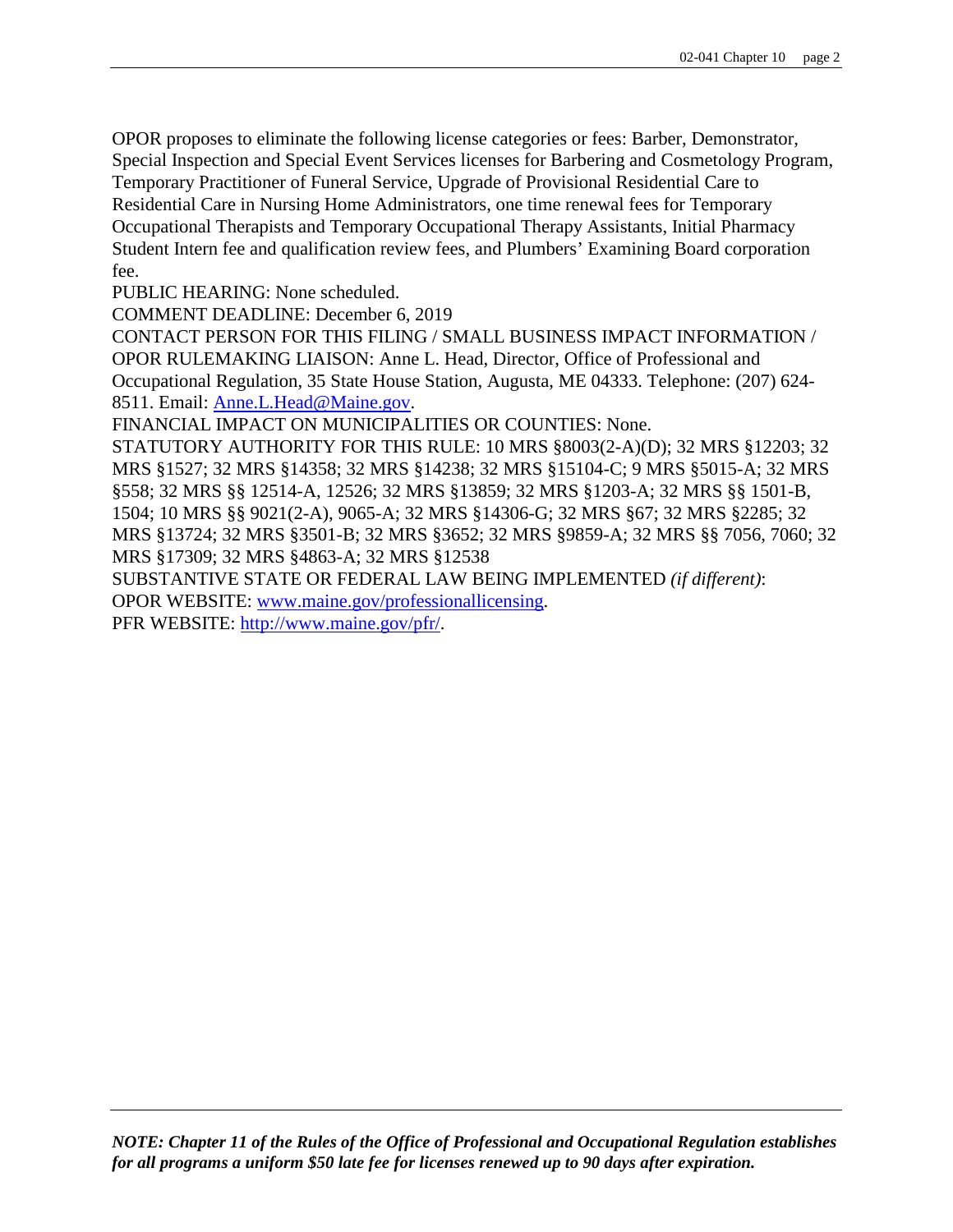#### **11062019 02 DEPARTMENT OF PROFESSIONAL AND FINANCIAL REGULATION**

### **041 OFFICE OF PROFESSIONAL AND OCCUPATIONAL REGULATION (OPOR)**

### **Chapter 10: ESTABLISHMENT OF LICENSE**

**Summary:** This chapter establishes fees for professional and occupational licenses and registrations issued by the Office of Professional and Occupational Regulation.

#### **1. DEFINITIONS**

Unless the context otherwise indicates, the following words have the following meanings:

- 1. **3d party.** "3d party" refers to a fee for a standardized license examination that is paid directly by the applicant to the organization administering the examination or its designee.
- 2. **OPOR.** "OPOR" means the Office of Professional and Occupational Regulation.

#### **2. ESTABLISHMENT OF FEES; EFFECTIVE DATES**

OPOR shall charge the license and other fees indicated in §§ 3 and 5 below. For initial licenses, and for applications and examinations, the fees set out below shall become effective upon the effective date of this chapter. For renewal licenses, the fees set out below shall become effective with the first renewal cycle occurring on or after the effective date of this chapter.

The license and other fees of OPOR boards and regulatory functions not listed below are set by the statute and implementing rules governing the particular board or regulatory function.

#### **3. FEES APPLICABLE TO ALL BOARDS AND REGULATORY FUNCTIONS LISTED IN §4**

Except as otherwise indicated, the fees listed in this section apply to all boards and regulatory functions listed in §5 below: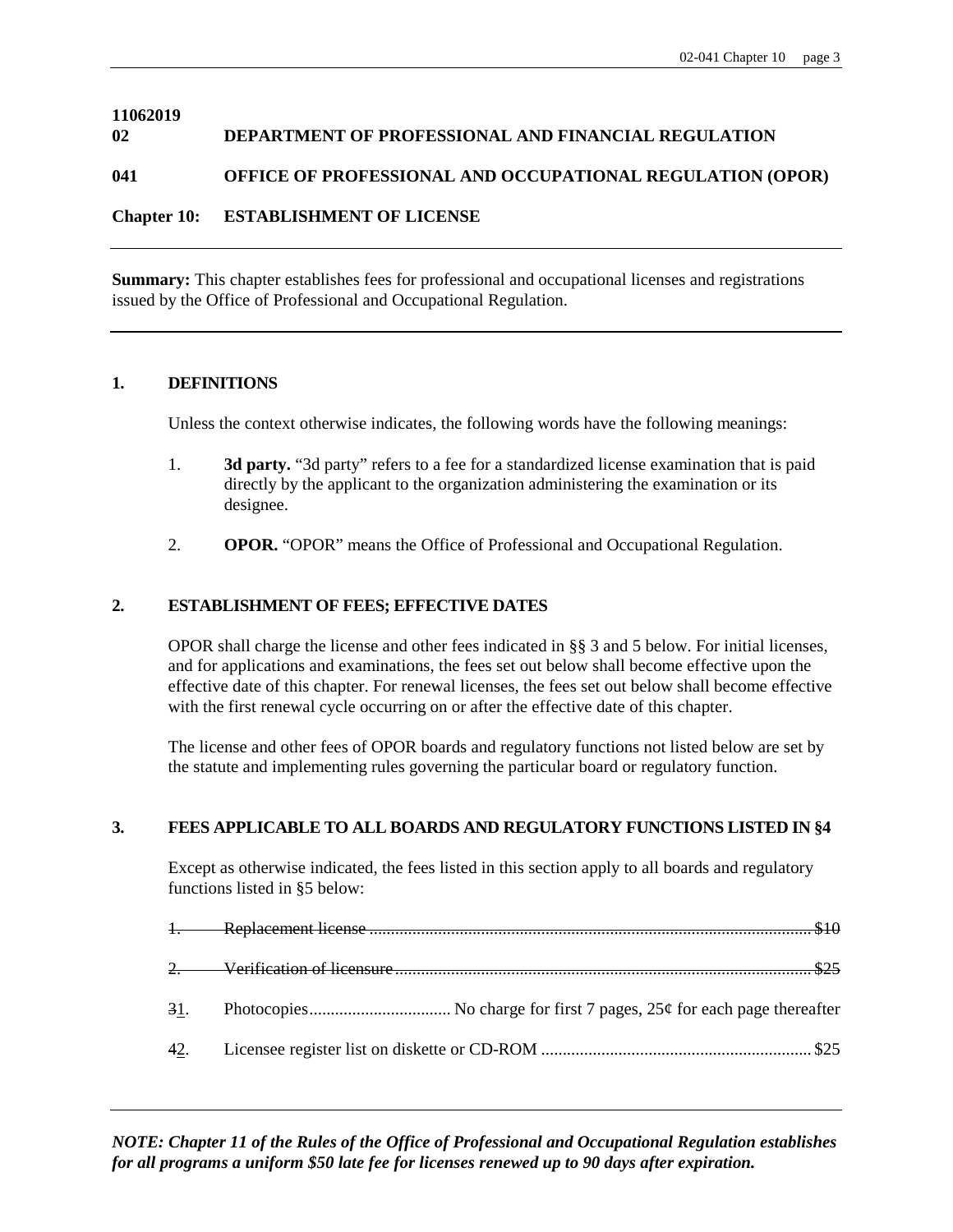### **4. REFUNDS**

If an applicant applies for a license listed in §5 for which a separate application fee is charged, the license fee will be refunded if the license is denied. All other fees listed in §§ 3 and 5 are nonrefundable.

#### **5. FEES TO BE CHARGED FOR PARTICULAR OCCUPATIONAL AND PROFESSIONAL LICENSES AND REGISTRATIONS AND RELATED FEES**

The following fees shall be charged for the licenses, registrations, permits and other services listed in subsections 1–40 below. For any given license or registration, the designated fee shall apply to both initial issuance and renewal unless otherwise indicated. The term of a license or registration ends on the uniform expiration or renewal date established for that license or registration by law.

#### *1. Board of Accountancy*

| <b>Certified Public Accountant</b> | yr   | \$55\$35 |
|------------------------------------|------|----------|
| <b>Public Accountant</b>           | vr   | \$55\$35 |
| Firm                               | 1 yr | \$55\$35 |
| <b>Branch</b>                      | l yr | \$55\$35 |
|                                    |      |          |
|                                    |      |          |

#### *2. State Board of Alcohol and Drug Counselors*

| <b>Initial Licensure</b>                             |                   |                  |
|------------------------------------------------------|-------------------|------------------|
| Licensed alcohol and drug counselor (LADC)           | 1 yr              | \$40             |
| Certified alcohol and drug counselor (CADC)          | 1 yr              | \$40             |
| Alcohol and drug counseling aide (ADCA)              | 1 <sub>yr</sub>   | \$40             |
| Certified clinical supervisor (CCS)                  | 1 yr              | \$40             |
| Renewal Licensure                                    |                   |                  |
| Licensed alcohol and drug counselor (LADC)           | $1 \,\mathrm{yr}$ | \$35             |
| Certified alcohol and drug counselor (CADC)          | 1 yr              | \$35             |
| Alcohol and drug counseling aide (ADCA)              | 1 yr              | \$35             |
| Certified clinical supervisor (CCS)                  | 1 <sub>yr</sub>   | \$35             |
| Inactive Licensure                                   |                   |                  |
| Inactive licensed alcohol and drug counselor (LADC)  | 1 yr              | \$25             |
| Inactive certified alcohol and drug counselor (CADC) | 1 yr              | \$25             |
| Inactive alcohol and drug counselor aide (ADCA)      | 1 yr              | \$25             |
| Inactive certified clinical supervisor (CCS)         | 1 yr              | \$25             |
| LADC, CADC or CCS examination qualification review   | NA                | 3d party + $$25$ |
| (per review)                                         |                   |                  |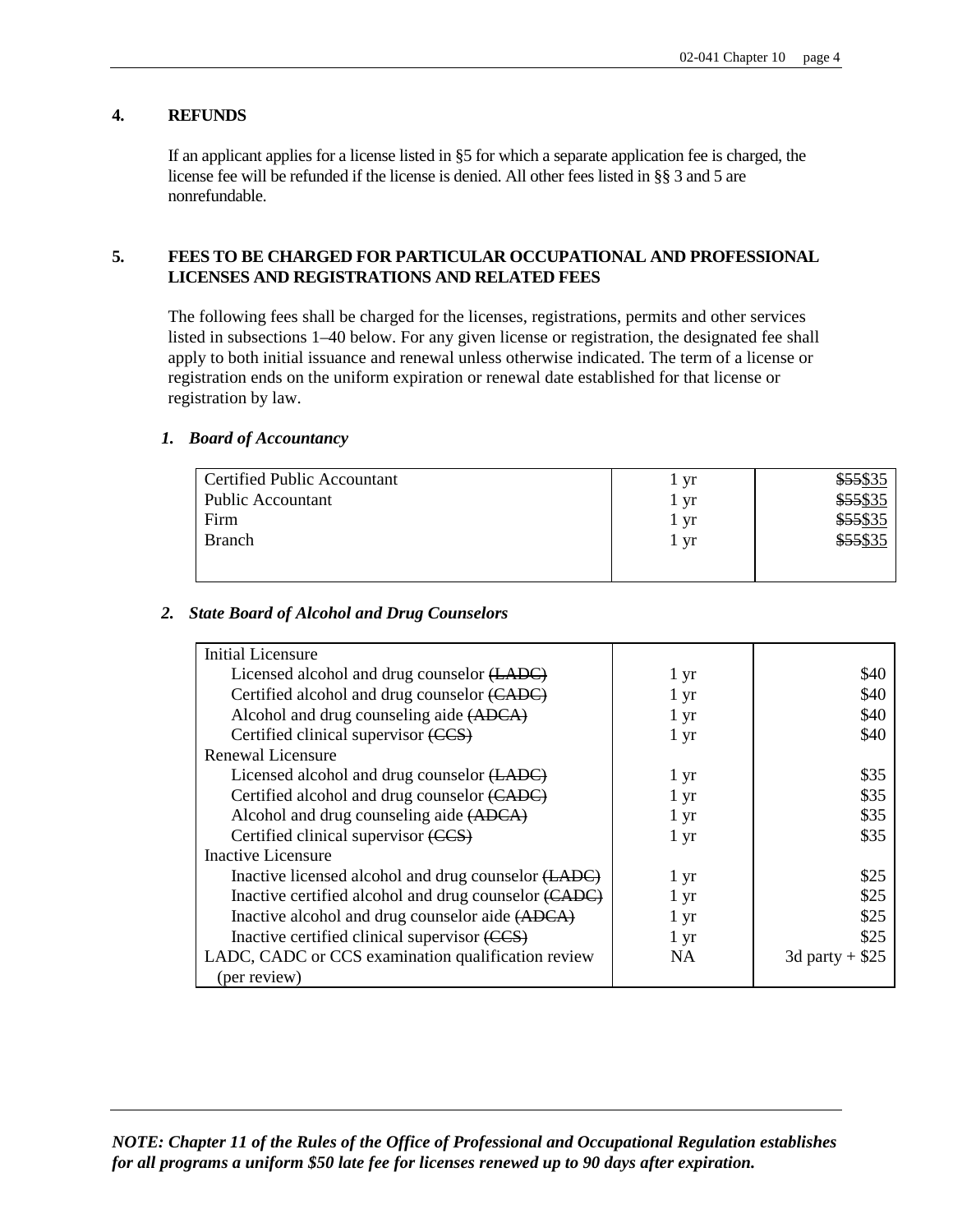| Limited Interpreter/Transliterator   | 1 yr        | \$200        |
|--------------------------------------|-------------|--------------|
| Limited Deaf Interpreter             | 1 yr        | \$100        |
| Certified Interpreter/Transliterator | 1 yr        | \$200        |
| Certified Deaf Interpreter           | 1 yr        | \$100        |
| <b>Conditional Interpreter</b>       | <u>l yr</u> | <u>\$200</u> |
| <b>Conditional Deaf Interpreter</b>  | vr          |              |

# *3. American Sign Language, English Interpreters and Transliterators*

### *4. Board for Licensure of Architects, Landscape Architects and Interior Designers*

| Architect                          | 1 yr | \$70     |
|------------------------------------|------|----------|
| Landscape Architect                | l yr | \$70     |
| <b>Certified Interior Designer</b> | 1 yr | \$70     |
| Application                        | NA   | \$50     |
| Examination                        | NA   | 3d party |
| Late renewal $-$                   |      |          |
| $91 \text{ days} - 2 \text{ yrs}$  | NA   | \$50     |

#### *5. (Removed)*

### *6. Athletic Trainers*

| Athletic trainer                            | vr   | \$ <del>150</del> 90 |
|---------------------------------------------|------|----------------------|
| Temporary permit (student athletic trainer) | 6 mo | \$25                 |
| Application                                 | NА   | - \$2.               |

# *7. Board of Licensing of Auctioneers*

| Auctioneer  | vr | \$200 |
|-------------|----|-------|
| Application | ΝA | \$50  |
| Examination | ΝA |       |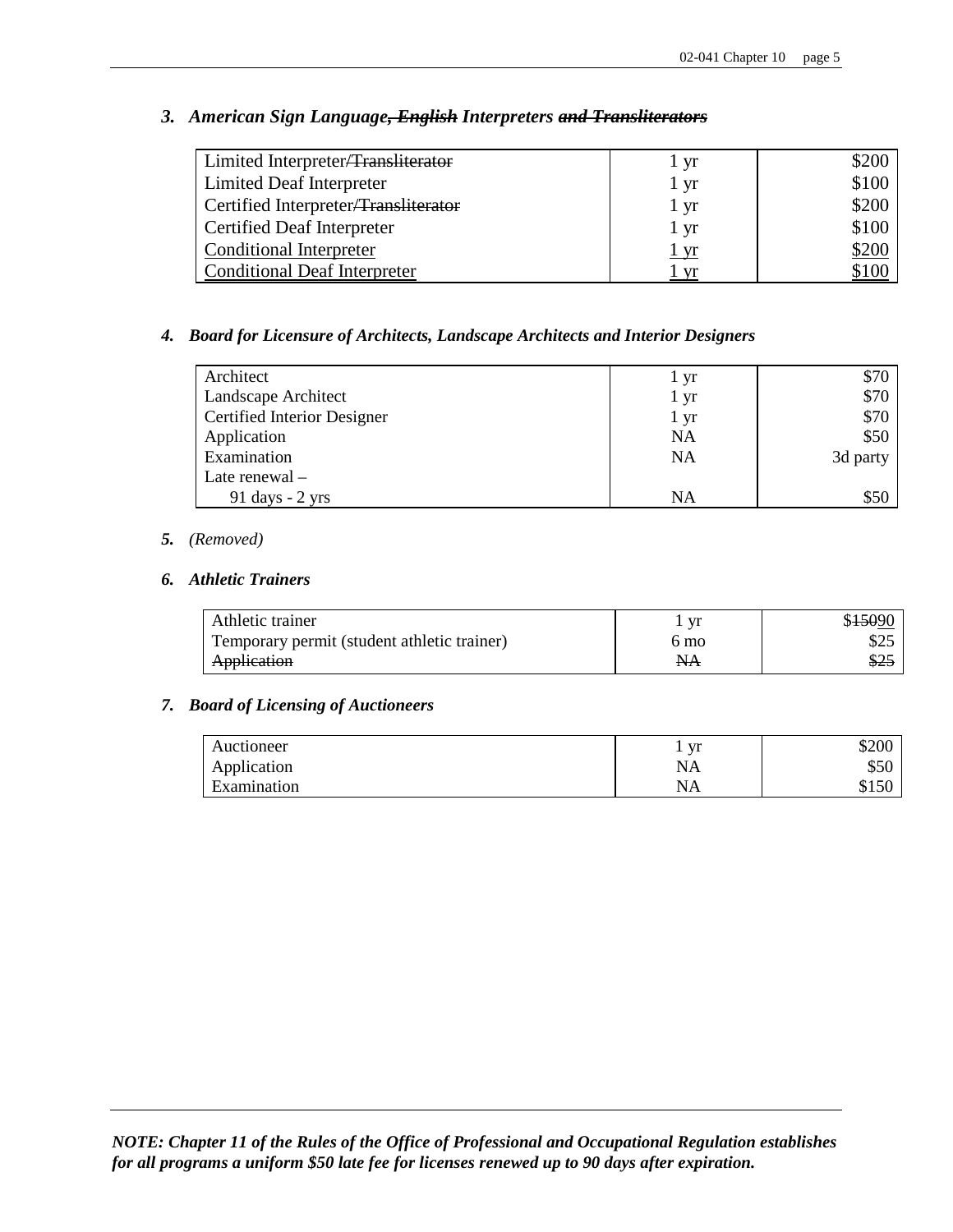#### *8. Barbering and Cosmetology Licensing*

| <b>Individual</b>                                      |                 |              |
|--------------------------------------------------------|-----------------|--------------|
| Cosmetologist                                          | $1 \, yr$       | \$20         |
| <b>Barber</b>                                          | $+yr$           | \$20         |
| LimitedBarber Hair Stylist                             | 1 yr            | \$20         |
| ManieuristNail Technologist                            | $1 \, yr$       | \$20         |
| Aesthetician                                           | $1 \, yr$       | \$20         |
| Hair Designer                                          | $1 \mathrm{yr}$ | \$20         |
| Instructor                                             | $1 \mathrm{yr}$ | \$20         |
| Demonstrator                                           | $+yr$           | \$20         |
| Trainee (all categories, limited to two renewals)      | 1 <sub>yr</sub> | \$10         |
| Temporary Work Permit (nonrenewable)                   | $6 \text{ mo}$  | \$10         |
| Examination                                            | <b>NA</b>       | 3d party     |
|                                                        |                 |              |
| <b>Businesses Other Than Schools</b>                   |                 |              |
| Level 1 Establishment*                                 | 1 yr            | \$20         |
| Level 2 Establishment Booth*                           | 1 <sub>yr</sub> | \$20         |
| Mobile Shop Establishment*                             | 1 <sub>yr</sub> | \$20         |
| * separate license fee also payable upon change of     |                 |              |
| location or change of ownership                        |                 |              |
| <b>Special Inspection</b>                              | <b>NA</b>       | \$100        |
| Reissuance of Level 1 or Level 2 Establishment shop    | See 32 MRSA     | \$10         |
| license after ownership change resulting from death or | $§14224(2-C)$   |              |
| divorce of an owner when at least one owner retains    |                 |              |
| ownership                                              |                 |              |
| Special event services permit - per licensee for each  | NA permit ends  | \$10         |
| event                                                  | with each event |              |
|                                                        |                 |              |
| <b>Schools</b>                                         |                 |              |
| School*                                                | 1 yr            | \$500        |
| <b>Branch School*</b>                                  | $1 \, yr$       | \$500        |
| Off-site (satellite) classroom*                        | 1 <sub>yr</sub> | \$100        |
| * separate license fee also payable upon change of     |                 |              |
| location or change of ownership                        |                 |              |
| On-site evaluation                                     | NA              | As perSee 32 |
|                                                        |                 | <b>MRSA</b>  |
|                                                        |                 | §14248       |
| <b>All Categories</b>                                  |                 |              |
| Late Renewal                                           |                 |              |
| More than 90 days                                      | <b>NA</b>       | \$25         |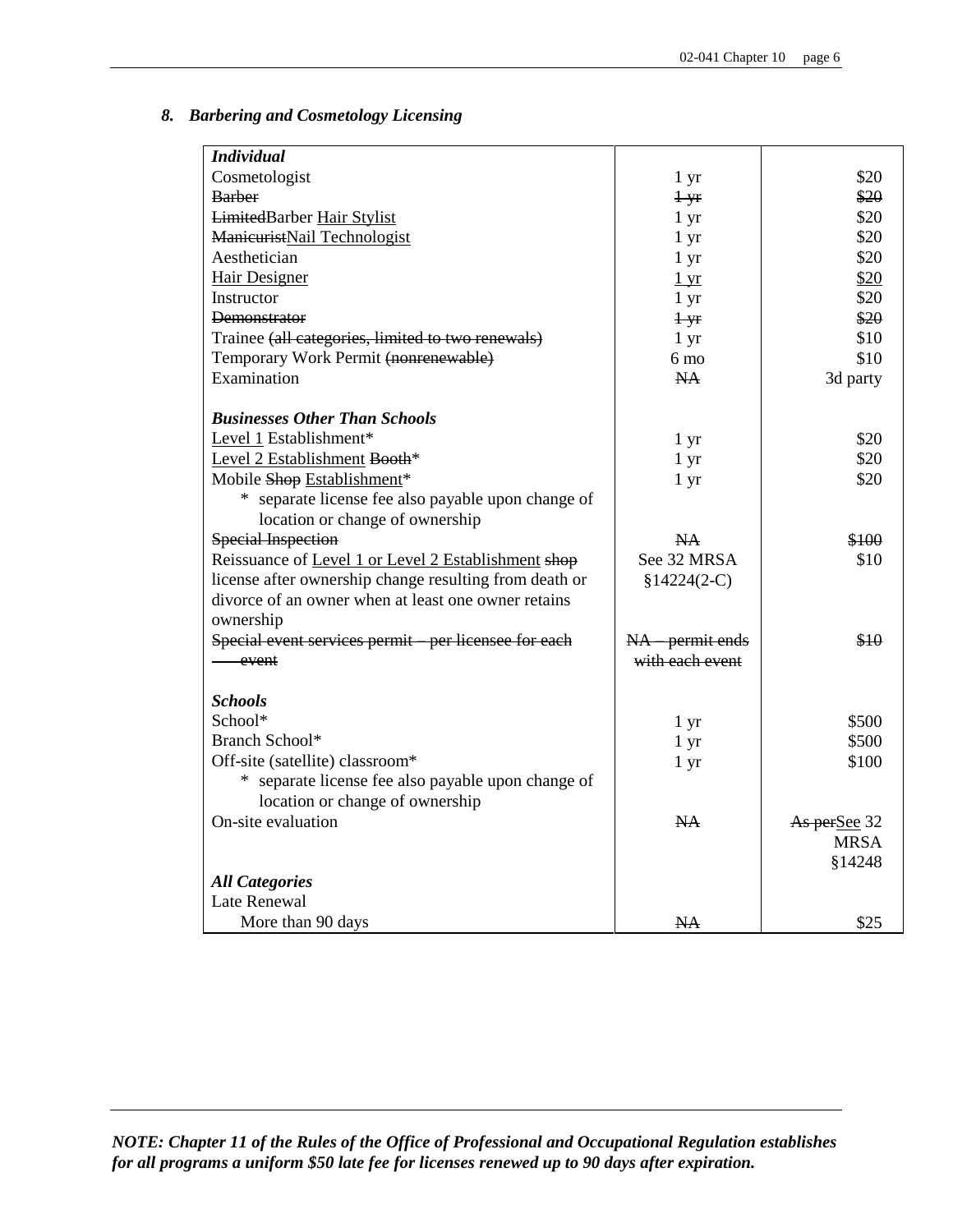| 9. | <b>Board of Boilers and Pressure Vessels-Safety</b> |  |  |
|----|-----------------------------------------------------|--|--|
|----|-----------------------------------------------------|--|--|

| Boiler Engineer (All Classes)          | $3 \text{ yr}$ | \$150  |
|----------------------------------------|----------------|--------|
| Boiler Operator - High Pressure        | $3 \text{ yr}$ | \$150  |
| <b>Boiler Operator Training Permit</b> | 6 mo           | \$50   |
| <b>Boiler</b> Inspector                | $1 \, yr$      | \$50   |
| Application                            | N <sub>A</sub> | \$25   |
| Examination                            | $NA$           | \$50   |
| Late renewal:                          |                |        |
| 91 days $-2$ yrs                       | <b>NA</b>      | \$50   |
| Certificate of Inspection:             |                |        |
| <b>Boilers</b>                         | 1 yr           | \$8050 |
| <b>Pressure Vessels</b>                | $3 \text{ yr}$ | \$8050 |
| Late Inspection Certificate Fee:       |                |        |
| $>60$ days after expiration            | NA             | \$100  |
| >60 days from date of invoice          | NA             | \$50   |
| Petition for a variance                | NA             | \$100  |

#### **BOILER AND PRESSURE VESSEL INSPECTION FEES**

- 1. **POWER BOILERS AND HIGH TEMPERATURE WATER BOILERS** (For inspection by a State Inspector).
	- 1.1 Internal Inspections

|     | Boilers of 2,000 sq. ft. of heating surface or more and less than                                                                                                      |
|-----|------------------------------------------------------------------------------------------------------------------------------------------------------------------------|
|     | Boilers of 4,000 sq. ft. of heating surface or more and less than                                                                                                      |
|     | Boilers of 10,000 sq. ft. of heating surface or more\$300.00                                                                                                           |
| 1.2 | <b>External Inspections</b>                                                                                                                                            |
|     |                                                                                                                                                                        |
|     |                                                                                                                                                                        |
|     | NOTE: For boilers where the only source of heat is electrical energy, the<br>fees shall be based on one kilowatt being equal to one square foot of<br>heating surface. |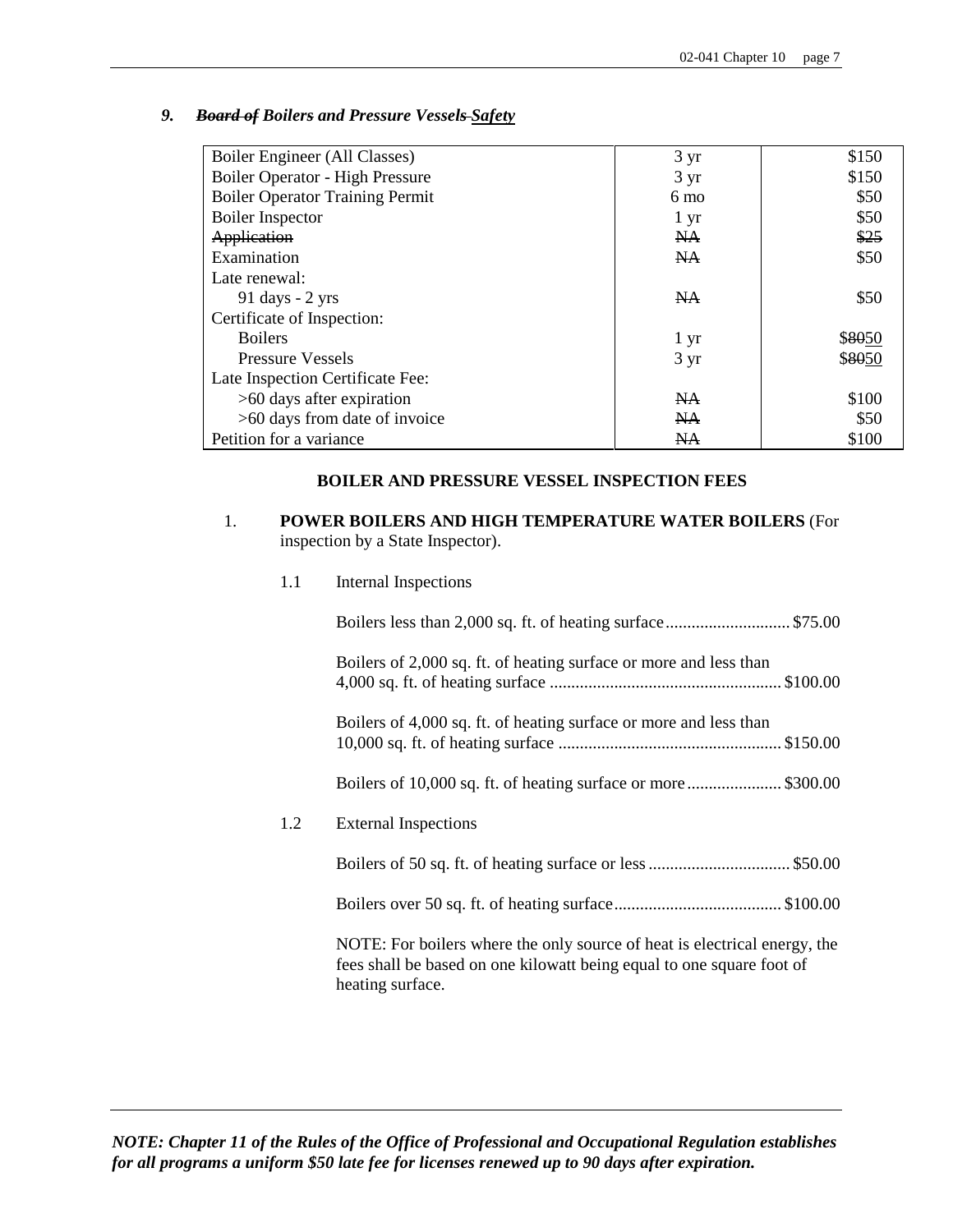### 2. **LOW PRESSURE STEAM, HOT WATER HEATING AND HOT WATER SUPPLY BOILERS** (For inspection by a State Inspector).

2.1 Certificate Inspection....................................................................... \$50.00

#### 3. **INSPECTION FEES - PRESSURE VESSELS** (For inspection by a State Inspector)

Fees are to be based upon the cross sectional area, which is the product of the maximum length of vessels and their maximum width or diameter:

- 3.1 Certificate inspection of each pressure vessel subject to inspection having a cross sectional area of 50 sq. ft. or less.................................. \$25.00
- 3.2 For each additional 100 sq. ft. of area in excess of 50 sq. ft. .......... \$25.00
- 3.3 The total cost of inspection for any one vessel will not exceed \$500.00. For example, a group of pressure vessels, such as the rolls of a paper machine or dryer operating as a single machine or unit, shall be considered as one pressure vessel.

#### 4. **INSPECTION FEES** (For inspection by a State Inspector)

Special trip or inspection by State employed inspectors will be based on \$50.00 per hour, at a minimum of 4 hours plus travel, lodging and meals.

Each additional hour....................................................\$50.00 plus travel expenses

#### *10. Charitable Solicitations Act*

| <b>Charitable Organization</b>                       | - Vr |             |
|------------------------------------------------------|------|-------------|
| <b>Professional Solicitor</b>                        | Vľ   | \$20020     |
| Application                                          |      |             |
| Charitable Organization                              | NА   | <u>\$25</u> |
| <b>Professional Solicitor</b><br>TOTODIOIRI DOIIOIRI | NА   | ৩৩৬         |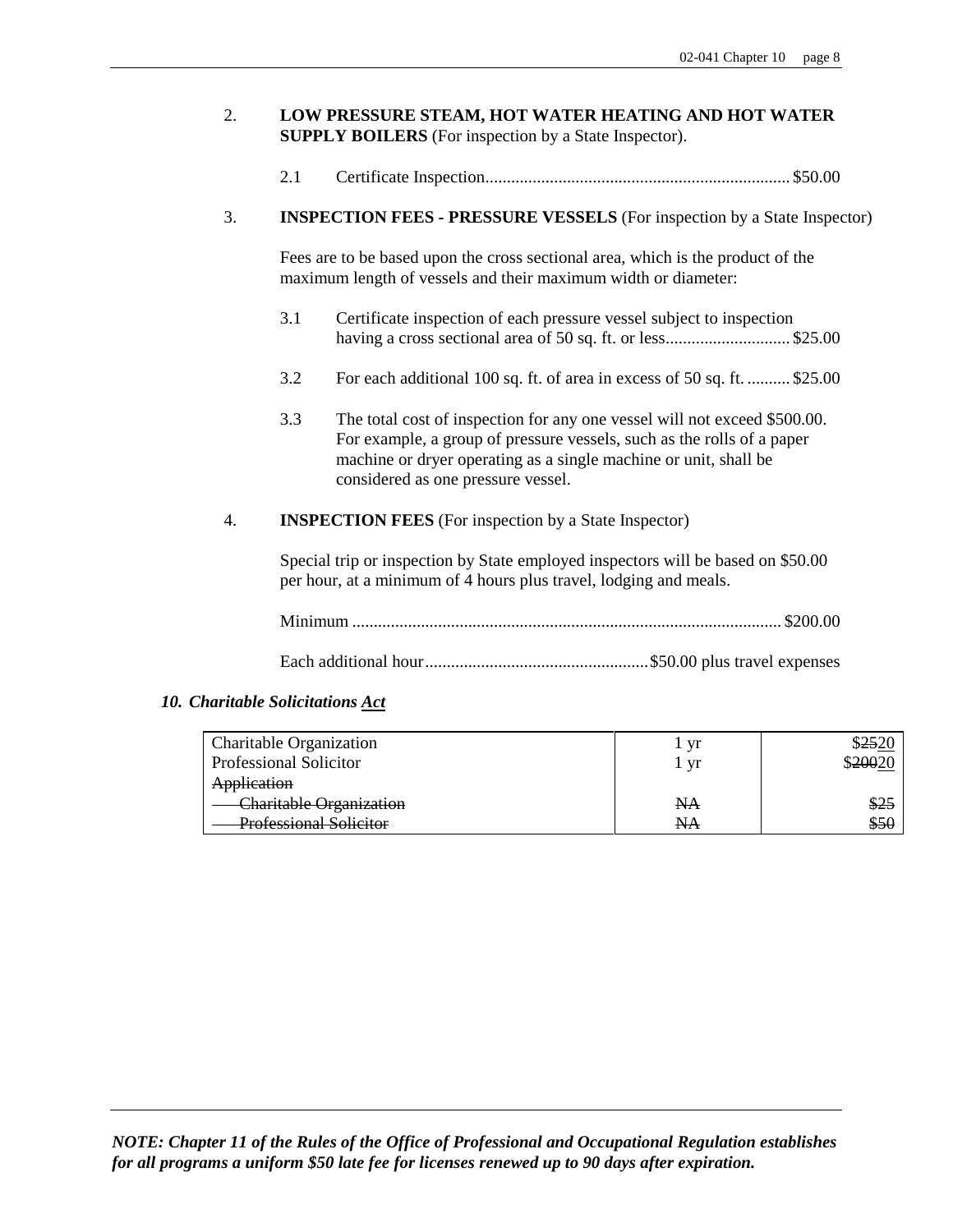### *11. Board of Chiropractic Licensure*

| Chiropractor -initial licensure                        | 1 yr            | \$100       |
|--------------------------------------------------------|-----------------|-------------|
| Chiropractor renewal licensure                         | $+$ yr          | \$100       |
| Chiropractic Assistant                                 | 1 yr            | \$15        |
| Temporary Chiropractic Assistant                       | 1 yr            | \$15        |
| <b>Temporary Chiropractic Intern</b>                   | <u>6 mo</u>     | <u>\$15</u> |
| Chiropractic Acupuncture                               | $1 \mathrm{yr}$ | \$15        |
| Continuing educ'n sponsor request for program approval | NA              | \$200       |
| Continuing educ'n indiv'l request for program approval | NA              | \$75        |
| Late Renewal:                                          |                 |             |
| $91 \text{ days} - 2 \text{ yrs}$                      | NА              | S50         |

### *12. Board of Complementary Health Care Providers*

| Acupuncturist                                          | 1 yr        | \$180           |
|--------------------------------------------------------|-------------|-----------------|
| <b>Auricular Acupuncture Detoxification Specialist</b> | <u>1 yr</u> | \$180           |
| Naturopathic doctor                                    | 1 yr        | \$180           |
| Formulation and dispensing of custom-made Chinese      | l yr        | \$35 additional |
| herbal formulations                                    |             |                 |
| Naturopathic doctor acupuncturist specialist           | 1 yr        | \$35 additional |
| Certified Midwife                                      | <u>1 yr</u> | \$275           |
| <b>Certified Professional Midwife</b>                  | vr          | \$275           |

### *13. Board of Counseling Professionals Licensure*

| <b>Licensed Professional Counselor (and Inactive)</b>          | $2 \text{ yr}$    | \$250200            |
|----------------------------------------------------------------|-------------------|---------------------|
| <b>Licensed-Clinical Professional Counselor (and Inactive)</b> | $2 \text{ yr}$    | \$250200            |
| <b>Licensed Marriage and Family Therapist (and Inactive)</b>   | $2 \,\mathrm{yr}$ | \$250200            |
| <b>Licensed Pastoral Counselor (and Inactive)</b>              | $2 \,\mathrm{yr}$ | \$250200            |
| Conditional Counselor (and Inactive)                           | $2 \text{ yr}$    | \$200               |
| Registered Counselor (and Inactive)                            | $2 \text{ yr}$    | \$75                |
| Application                                                    | <b>NA</b>         | \$25                |
| Examination qualification review (per review)                  |                   | 3d party + $$25.00$ |

#### *14. Board of Licensing of Dietetic Practice*

| Dietician                     | 1 yr      | \$150    |
|-------------------------------|-----------|----------|
| Dietetic Technician           | 1 yr      | \$150    |
| <b>Temporary Dietician</b>    | 1 yr      | \$125    |
| Temporary Dietetic Technician | 1 yr      | \$125    |
| Examination                   | <b>NA</b> | 3d party |
| Late Renewal:                 |           |          |
| More than 90 days             | <b>NA</b> | \$50     |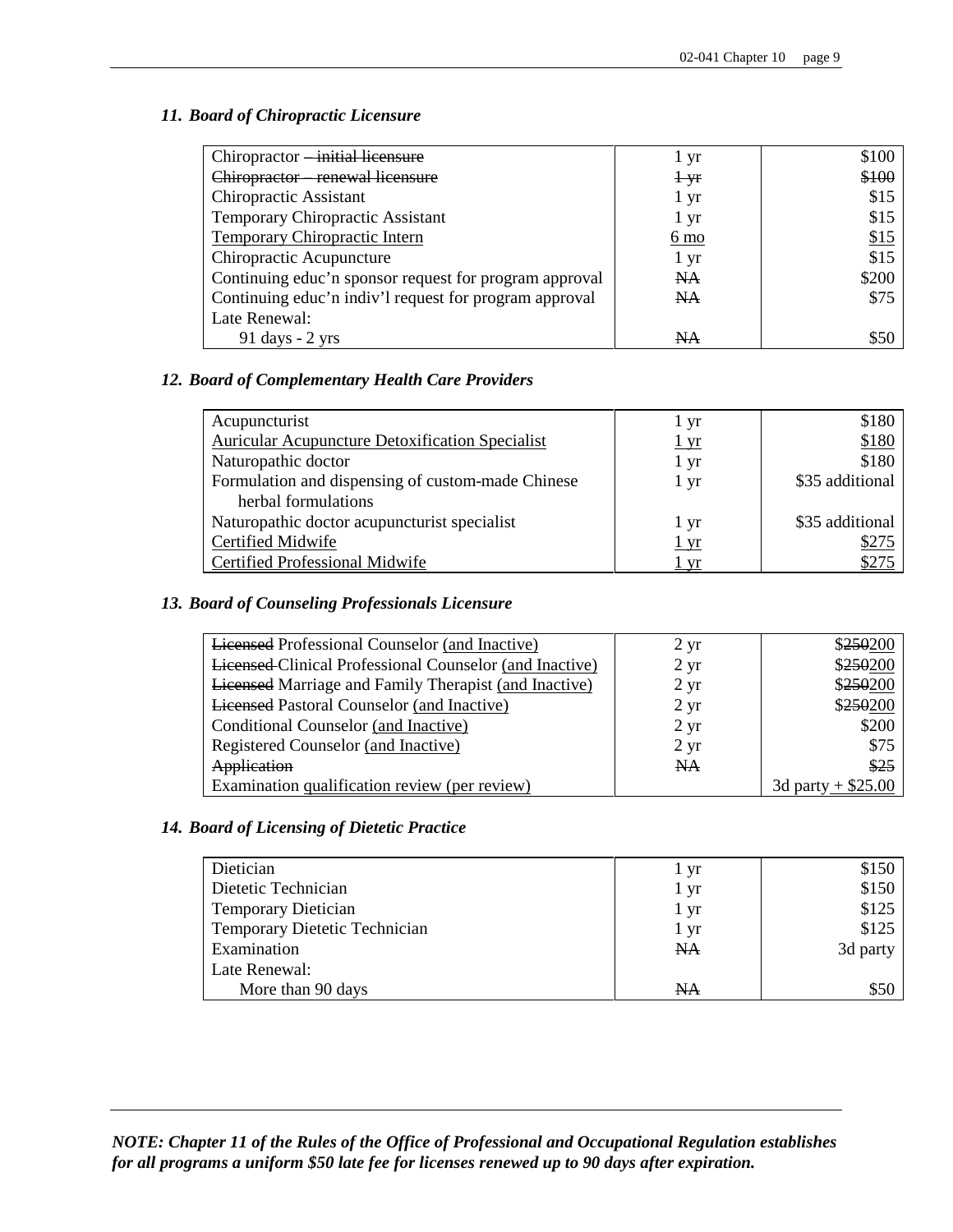#### *15. Electricians' Examining Board*

| Master                                               | $2 \,\mathrm{yr}$ | \$150    |
|------------------------------------------------------|-------------------|----------|
| Master (inactive)                                    | $2 \text{ yr}$    | \$75     |
| Journeyman                                           | $2 \text{ yr}$    | \$150    |
| Journeyman (inactive)                                | $2 - yr$          | \$75     |
| Limited                                              | $2 \text{ yr}$    | \$150    |
| Limited (inactive)                                   | $2 \text{ yr}$    | \$75     |
| Journeyman-in-training                               | $2 \text{ yr}$    | \$150    |
| Helper (other than high school or community college  | $2 \,\mathrm{yr}$ | \$5025   |
| student-other than a secondary school career and     |                   |          |
| technical education electrical program, community    |                   |          |
| college electrical program, or vocational electrical |                   |          |
| program student)                                     |                   |          |
| Apprentice                                           | $2 \,\mathrm{yr}$ | \$5025   |
| Individual licensees 70 years of age or older        | $2 \text{ yr}$    | \$20     |
| (all categories)                                     |                   |          |
| Application                                          | NA                | \$25     |
| Examination                                          |                   | 3d party |
| Late Renewal                                         |                   |          |
| More than 90 days                                    |                   | \$50     |

### **STATE ELECTRICAL PERMITS**

(The minimum fee for a permit is \$75.00)

### 1. **Services**

|    | <b>Temporary</b>                                                                                             |         |
|----|--------------------------------------------------------------------------------------------------------------|---------|
|    | 1 phase and 3 phase through 800 amperes                                                                      | \$75.00 |
|    | 1 phase and 3 phase 801 and larger                                                                           | \$75.00 |
|    | <b>Permanent</b>                                                                                             |         |
|    | 1 phase and 3 phase through 800 amperes                                                                      | \$75.00 |
|    | 1 phase and 3 phase 801 and larger                                                                           | \$75.00 |
| 2. | Panels remote from the main service                                                                          | \$7.50  |
|    | Recreational vehicle park sites                                                                              | \$7.50  |
| 3. | Receptacles, switches, luminaries, electrical heating units,<br>permanently connected appliances and outside |         |
|    | lighting and signs                                                                                           | \$.50   |
|    | Transformers - not utility owned                                                                             | \$20.00 |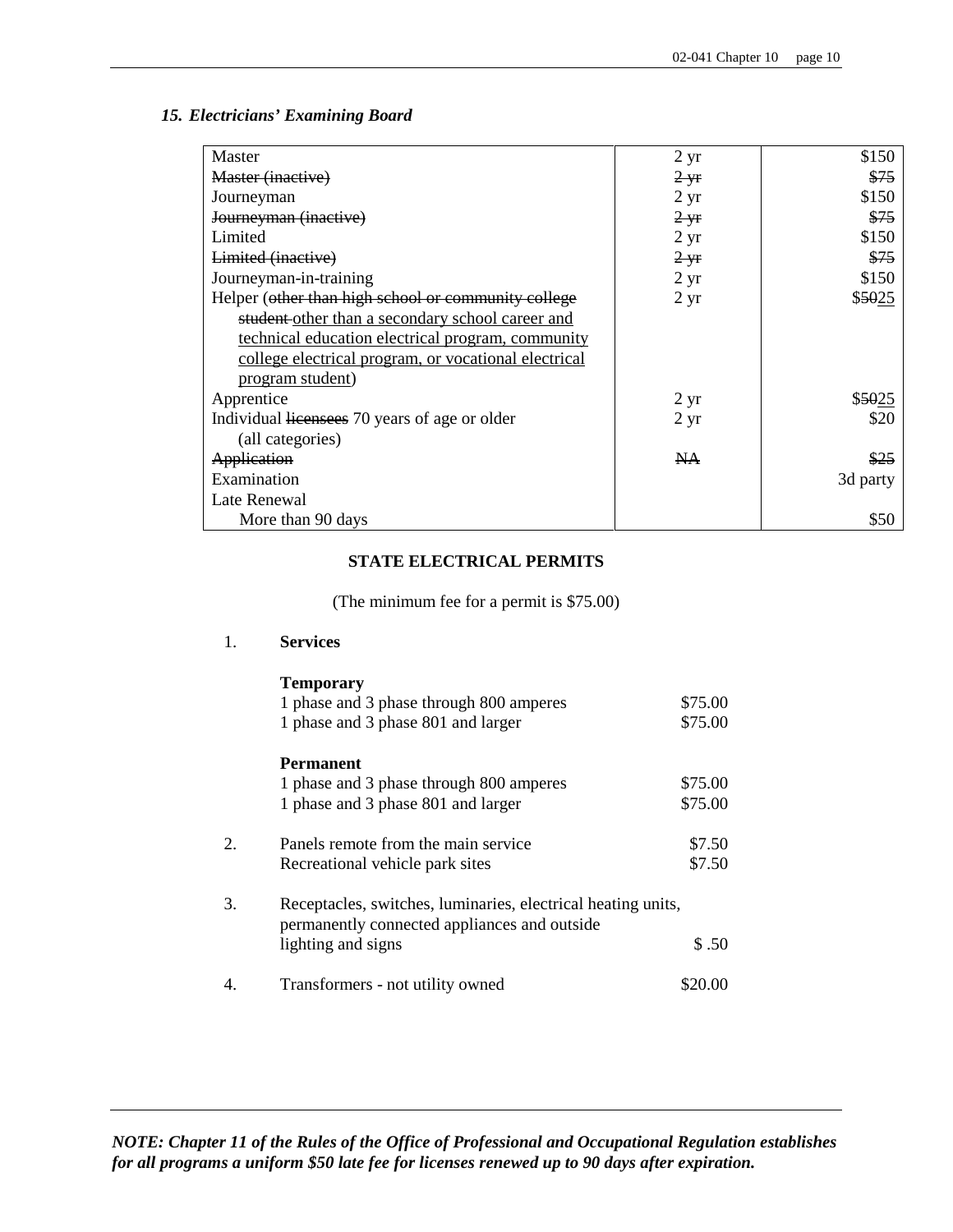5. Motors and generators Motors - fractional \$2.00 Motors - 1 horsepower and larger \$4.00 Generators (emergency, required standby, optional) \$30.00 6. Electrical alarm systems \$75.00 7. Energy management systems \$75.00 8. Alternative energy systems (photovoltaic, wind, Micro-hydro, fuel cell)  $$75.00$ 9. Systems control wiring (HVAC) \$75.00

#### **CERTIFICATIONS OF DWELLINGS BY STATE ELECTRICAL INSPECTORS**

| All single family dwellings | \$75.00 |
|-----------------------------|---------|
|                             |         |

#### *16. Board of Elevator and Tramway Safety*

| <b>Elevator Mechanic</b>        | $1 \, yr$         | \$50  |
|---------------------------------|-------------------|-------|
| Lift Mechanic                   | $1 \, yr$         | \$50  |
| Elevator Inspector              | $1 \, yr$         | \$50  |
| <b>Tramway Inspector</b>        | 1 yr              | \$50  |
| Wire Rope Inspector             | $1 \, yr$         | \$50  |
| <b>Elevator Contractor</b>      | $1 \,\mathrm{yr}$ | \$50  |
| Application                     | <b>NA</b>         | \$25  |
| Examination                     | <b>NA</b>         | \$100 |
| Late renewal:                   |                   |       |
| More than 90 days               | <b>NA</b>         | \$50  |
| Certificate of Inspection       | $+yr$             | \$70  |
| Late Inspection Certificate Fee | NA                | \$50  |
|                                 |                   |       |

#### **ELEVATOR AND TRAMWAY INSPECTION FEES**

#### 1. **VARIANCE AND PLAN REVIEW**

- 1.1 Petition for a variance.................................................................... \$100.00
- 1.2 Plan Reviews is \$5.00 per \$1000.00 of valuation of the installation as covered by the blueprints. The minimum fee is \$35.00 and the maximum fee is \$100.00.

### 2. **INSPECTION - ELEVATOR** (for Inspection by a State Inspector)

2.1 Initial Inspection ...........................................\$250.00 plus travel expenses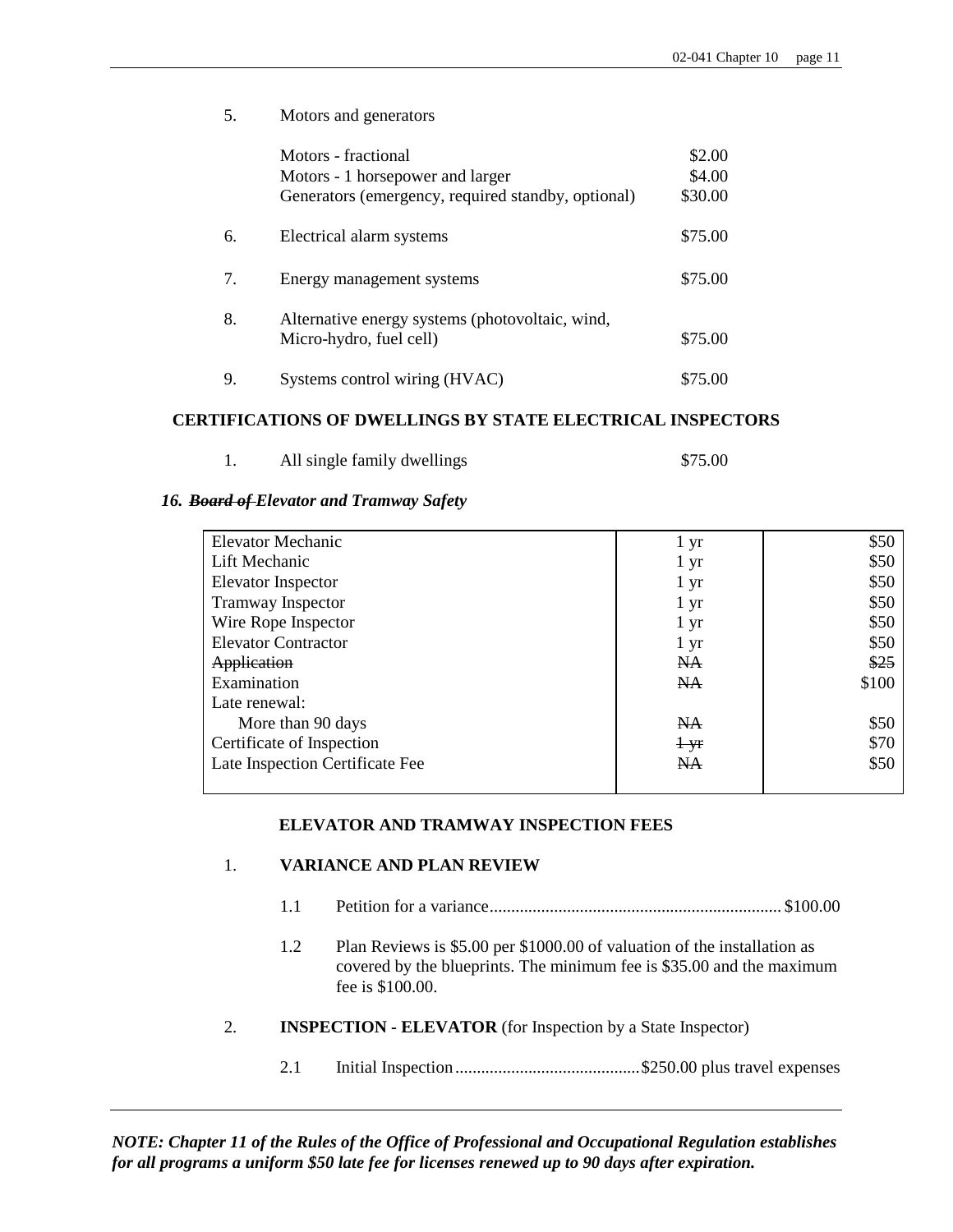|    | 2.2 |                                                                        |
|----|-----|------------------------------------------------------------------------|
|    | 2.3 | Follow-up inspection \$100.00 plus \$10.00 per landing                 |
| 3. |     | <b>INSPECTION - TRAMWAY</b> (For Inspection by a State Inspector)      |
|    | 3.1 |                                                                        |
|    | 3.2 |                                                                        |
|    | 3.3 | Annual Wire Rope \$30.00 per each 500 feet of length, sheave to sheave |
|    | 3.4 |                                                                        |

# *17. Board of Licensure of Foresters*

| Forester                          | vr   | \$70     |
|-----------------------------------|------|----------|
| Intern Forester                   | 1 yr | \$70     |
| Late Renewal:                     |      |          |
| $91 \text{ days} - 2 \text{ yrs}$ | NA.  | \$50     |
| Application                       | NA.  | \$30     |
| Examination                       | NA   | 3d party |

# *17-A. Maine Fuel Board*

| Master Oil and Solid Fuel Burnering Technician      | $2 \, yr$      | \$200    |
|-----------------------------------------------------|----------------|----------|
| Journeyman Oil and Solid Fuel Burnering Technician  | $2 \text{ yr}$ | \$100    |
| Apprentice Oil and Solid Fuel Burnering Technician  | $2 \text{ yr}$ | \$40     |
| Propane and Natural Gas Technician                  | $2 \text{ yr}$ | \$100    |
| Propane and Natural Gas Helper                      | $2 \text{ yr}$ | \$20     |
| Temporary License: Plant Operator or Delivery       |                |          |
| Technician                                          | 1 yr           | \$20     |
| Limited Oil Energy Auditor                          | $2 \text{ yr}$ | \$50     |
| Limited Propane and Natural Gas Energy Auditor      | $2 \text{ yr}$ | \$50     |
| Limited Tank Installer                              | $2 \text{ yr}$ | \$50     |
| Limited Wood Pellet Technician                      | $2 \text{ yr}$ | \$50     |
| Dispensing Station                                  | $2 \text{ yr}$ | \$130    |
| Aboveground and underground propane and natural gas |                |          |
| storage facilities and rooftop installations        | NA             | \$50     |
| Application                                         | NA.            | \$25     |
| Examination                                         | N <sub>A</sub> | 3d party |
| Late renewal:                                       |                |          |
| 91 days $-2$ yrs                                    | NА             | \$50     |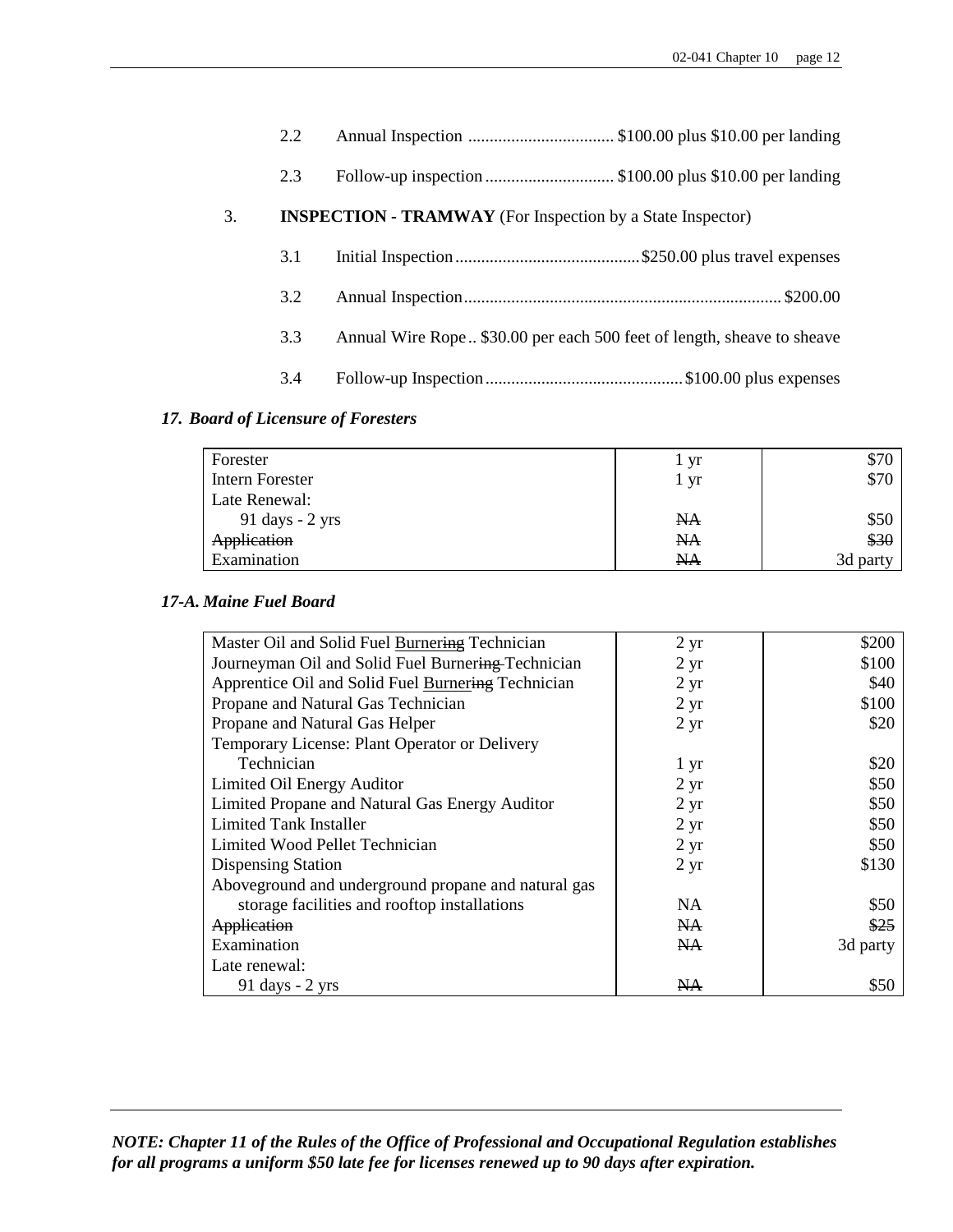#### *18. State Board of Funeral Service*

| Practitioner of funeral service (and Inactive)  | 1 yr           | \$230             |
|-------------------------------------------------|----------------|-------------------|
| Temporary practitioner of funeral service       | <del>6mo</del> | \$80              |
| <b>Funeral director</b>                         | $+yr$          | \$230             |
| Trainee                                         | 1 yr           | \$80              |
| Attendant                                       | 1 yr           | \$80              |
| Funeral home Establishment                      | 1 yr           | \$230             |
| State practical examination                     | NA             | \$75              |
| State written examination                       | NA             | 3d party          |
| Re-inspection of home Establishment (payable in | <b>NA</b>      | $$200 + expenses$ |
| advance)                                        |                |                   |

### *19. State Board of Certification for Licensure of Geologists and Soil Scientists*

| Geologist                                        | 1 yr      | \$170    |
|--------------------------------------------------|-----------|----------|
| Soil Scientist                                   | 1 yr      | \$170    |
| Application                                      | NA        | \$25     |
| ASBOG examination (geologists)                   | NA        | 3d party |
| CSSE examination (soil scientists)               | <b>NA</b> | 3d party |
| Maine-administered examination (geologists)      | NA        | \$100    |
| Maine-administered examination (soil scientists) | <b>NA</b> | \$50     |

### *20. (Removed)*

### *21. Board of Licensure for Professional Land Surveyors*

| Professional Land Surveyor                       | $2 \,\mathrm{yr}$ | \$275    |
|--------------------------------------------------|-------------------|----------|
| Land Surveyor-in-Training                        | $2 \text{ yr}$    | \$175    |
|                                                  |                   |          |
| Examinations                                     |                   |          |
| Professional Land Surveyor Essay                 | N <sub>A</sub>    | \$150    |
| Professional Land Surveyor Maine Multiple Choice | N <sub>A</sub>    | 3d Party |
| Professional Land Surveyor Principles & Practice | N <sub>A</sub>    | 3d Party |
| Land Surveyor-in-Training                        | <b>NA</b>         | 3d Party |
| Late Renewal:                                    |                   |          |
| More than 90 days                                | NA                | \$50     |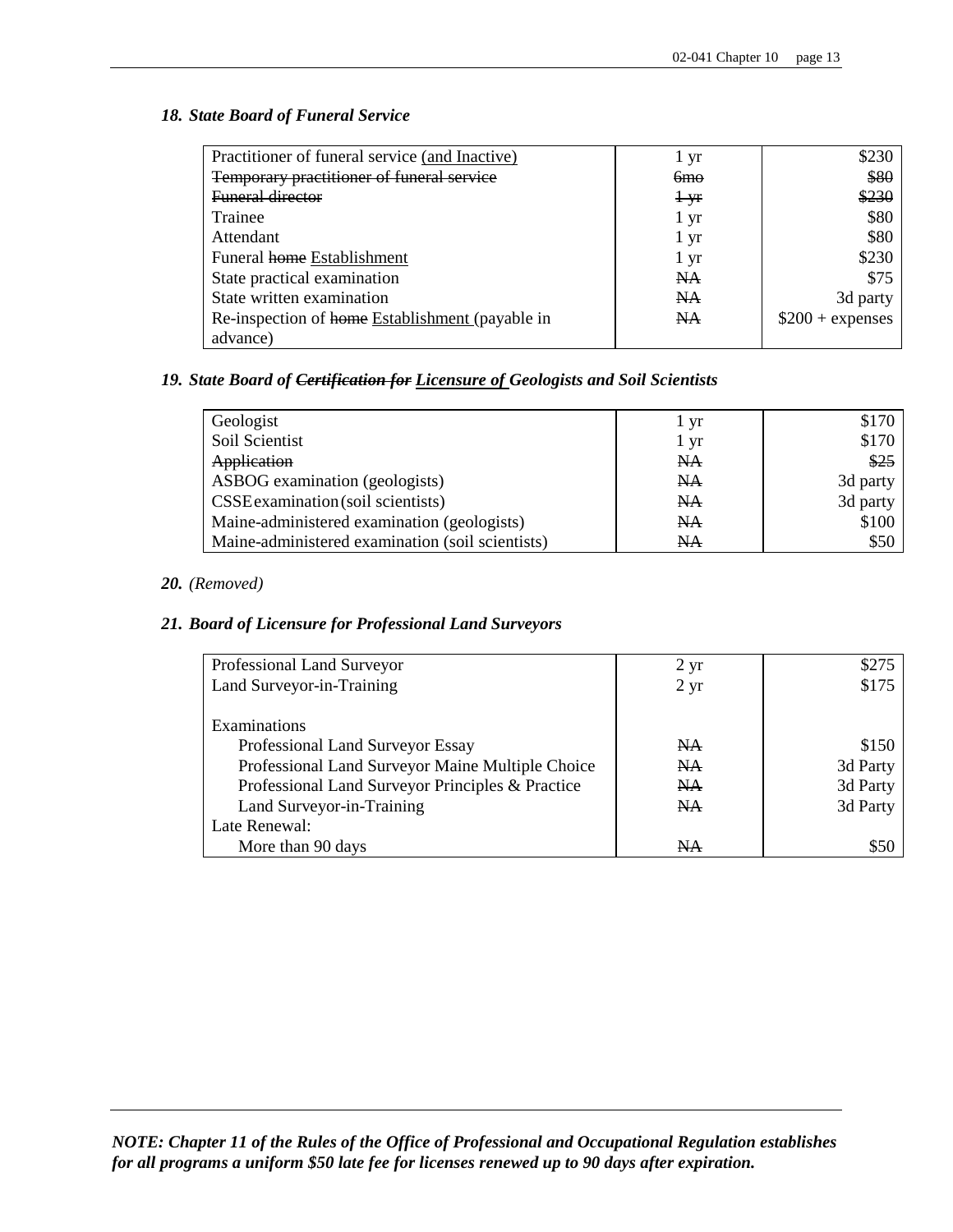| Manufactured Housing Community                          | 1 <sub>yr</sub> | \$50 plus \$5 per lot |
|---------------------------------------------------------|-----------------|-----------------------|
| Manufacturer                                            | 1 <sub>yr</sub> | \$100                 |
| Dealer                                                  | 1 <sub>yr</sub> | \$100                 |
| Developer Dealer                                        | 1 <sub>yr</sub> | \$100                 |
| Dealer branch location                                  | $1 \mathrm{yr}$ | \$100                 |
| Mechanic                                                | 1 <sub>yr</sub> | \$100                 |
| Installer                                               | $1 \mathrm{yr}$ | \$100                 |
| State of Maine warranty seal                            | NA              | \$150110 per HUD      |
|                                                         |                 | & modular home        |
|                                                         |                 |                       |
| State-certified modular home seal                       | NA              | \$150110 per          |
|                                                         |                 | modular home          |
|                                                         |                 |                       |
| Installation warranty seal                              | NA              | \$150110 per HUD      |
|                                                         |                 | & modular home        |
| Fee for each section of a HUD home manufactured in      | NA              |                       |
| Maine (fee charged directly by HUD)                     |                 | \$2.50 per section    |
|                                                         |                 |                       |
| Fee for each section of a HUD home whose first location | NA              | \$9 per section       |
| after leaving manufacturing plant is within Maine       |                 |                       |
| (fee charged directly by HUD)                           |                 |                       |
|                                                         |                 |                       |
| Application                                             | NA              |                       |
| <b>Manufactured Housing Community (initial</b>          |                 |                       |
| applications and expansions)                            |                 |                       |
|                                                         |                 |                       |

### *22. Manufactured Housing Board*

# **MANUFACTURED HOUSING INSPECTION FEES**

#### 1. **STATE-CERTIFIED MODULAR HOMES**

1.1 Initial complaint inspection, order of correction and re-inspection

If no violation was found upon initial inspection.......................No charge

If a violation was found upon initial inspection and an order of correction was issued, but the violation was found to be corrected in its entirety upon re-inspection.............No charge

If a violation was found upon initial inspection and an order of correction was issued, but the violation was not found to be corrected in its entirety upon re-inspection...........Actual cost of re-inspection, to be divided equally among all licensees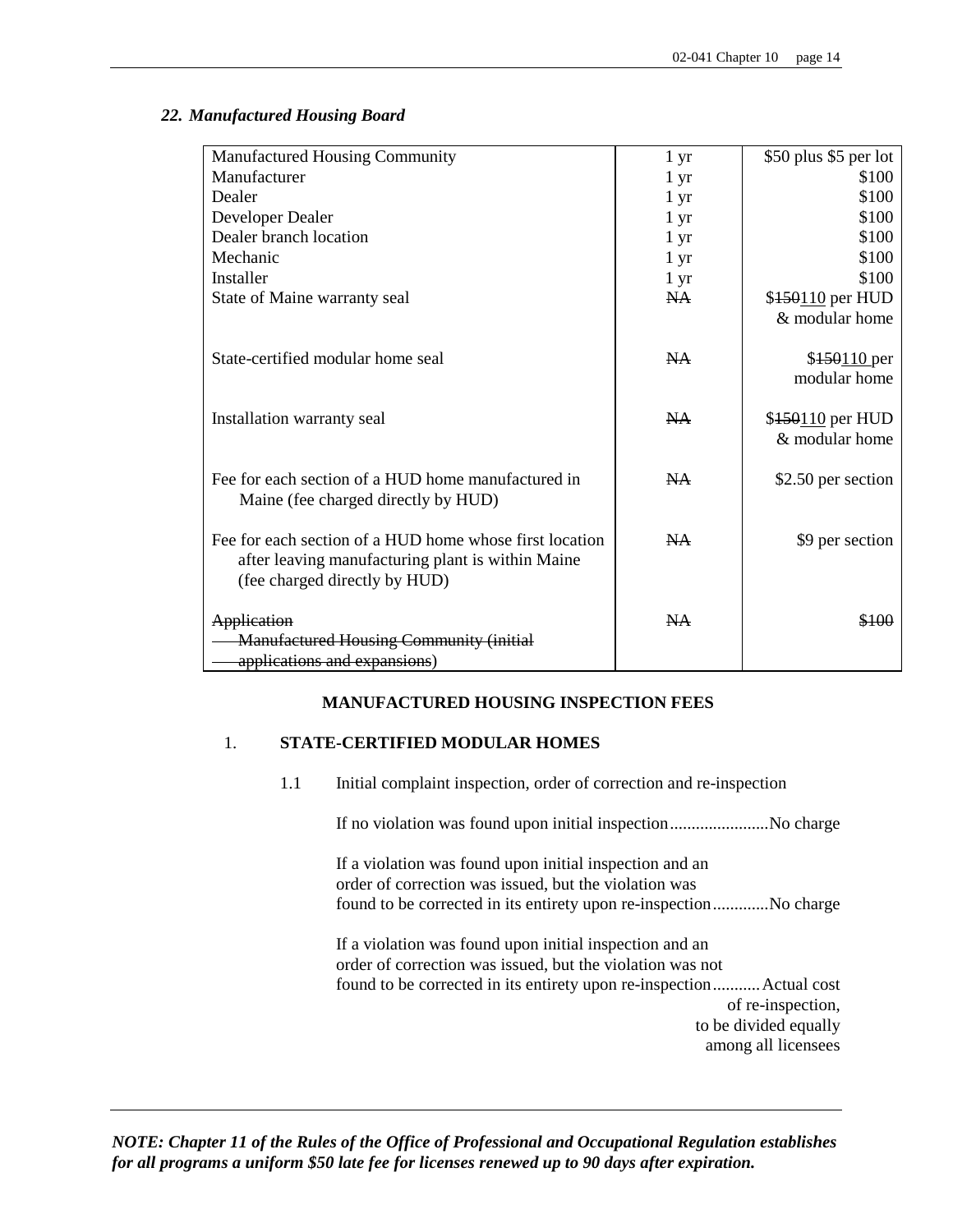who were initially in violation

#### 2. **MANUFACTURED HOUSING COMMUNITIES**

2.1 Initial license inspection, inspection for cause or periodic inspection; order of correction and re-inspection

If no violation was found upon initial inspection.......................No charge

If a violation was found upon initial inspection, an order of correction was issued, the owner certified to correction within 90 days, and the violation was found to be corrected in its entirety upon re-inspection.............No charge

If a violation was found upon initial inspection, an order of correction was issued, and the owner failed to correct the violation in its entirety and certify to correction within 90 days Actual cost

of re-inspection

#### 3. **HUD CODE MANUFACTURED HOMES**

3.1 Initial complaint inspection, order of correction and re-inspection

If no violation was found upon initial inspection.......................No charge

If a violation was found upon initial inspection and an order of correction was issued, but the violation was found to be corrected in its entirety upon re-inspection.............No charge

If a violation was found upon initial inspection and an order of correction was issued, but the violation was not found to be corrected in its entirety upon re-inspection...........Actual cost of re-inspection, to be divided equally among all licensees who were initially in violation

3.2 Preoccupancy inspection fee ..................................................... actual cost of inspection, to be paid by dealer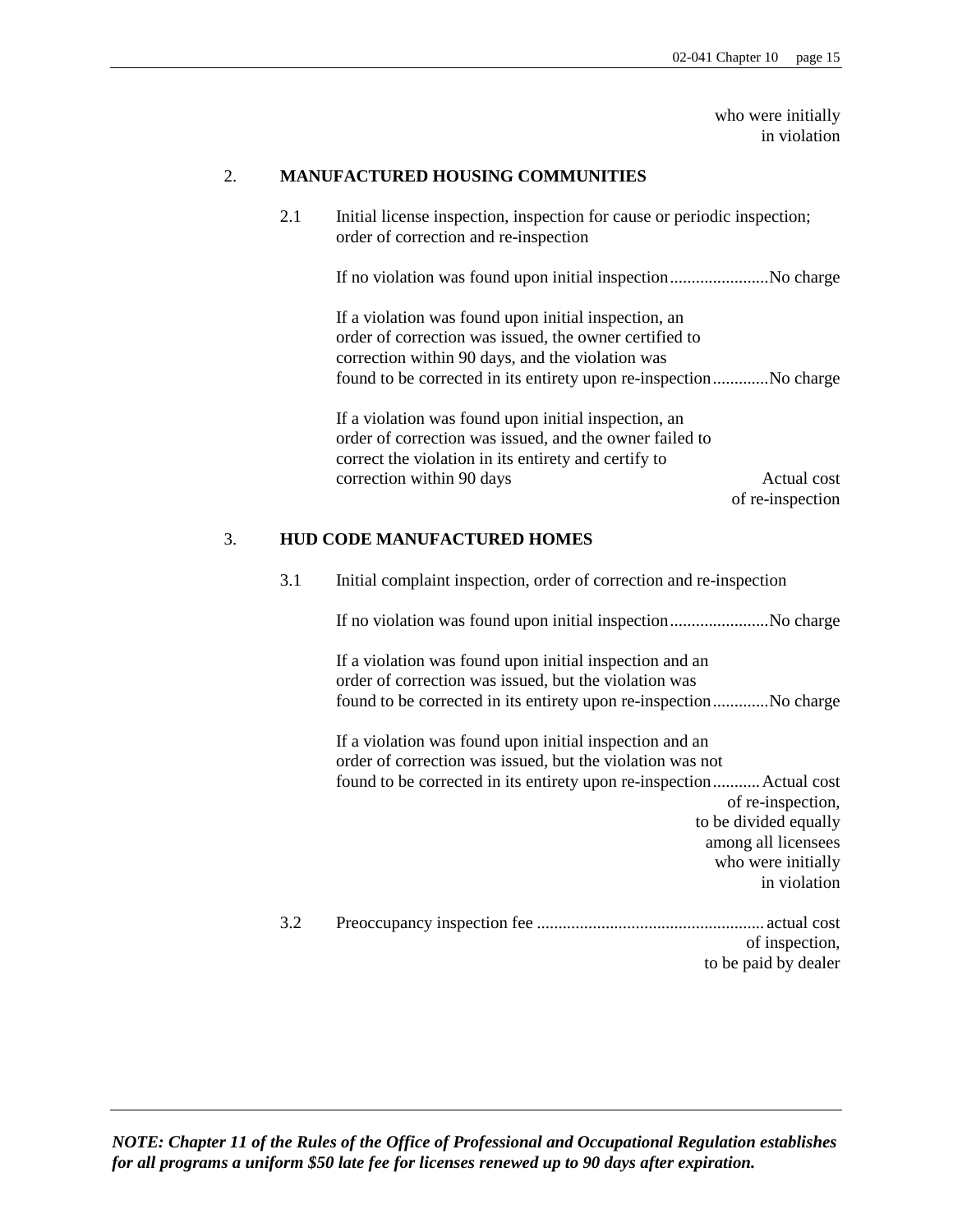### *23. Massage Therapists*

| Therapist<br>Massage | $\mathbf{V}$  | 54U |
|----------------------|---------------|-----|
| Application          | Л.<br>1 V I X | ঌ∠∋ |

#### *24. Nursing Home Administrators Licensing Board*

| Nursing Home Administrator                        | 1 yr           | \$200 |
|---------------------------------------------------|----------------|-------|
| <b>Residential Care Administrator</b>             | 1 yr           | \$200 |
| Multi-Level Long-Term Care Facility Administrator | 1 yr           | \$200 |
| Administrator-in-Training                         | 1 yr           | \$125 |
| Temporary Administrator                           | $3 \text{ mo}$ | \$125 |
| Upgrade of Provisional Residential Care to        | NA             | \$200 |
| <b>Residential Care</b>                           |                |       |
| A <del>pplication</del>                           | NA             |       |

#### *25. Board of Occupational Therapy Practice*

| Occupational Therapist                                                                                       | $2yr(1yr)^*$                              | \$80 (\$40)*  |
|--------------------------------------------------------------------------------------------------------------|-------------------------------------------|---------------|
| Occupational Therapy Assistant                                                                               | $2 \, \text{yr} \cdot (1 \, \text{yr})^*$ | ¢7010251*\$30 |
| APA Office Note: The changes in terms and fees for Occupational Therapist and Occupational Therapy Assistant |                                           |               |
| take effect on March 31, 2013. The newer items are in parentheses.                                           |                                           |               |
| <b>Temporary Occupational Therapist</b>                                                                      | $6 \text{ mo}$                            |               |
| <b>Temporary Occupational Therapy Assistant</b>                                                              | $6 \text{ mo}$                            |               |
| One-Time Renewal:                                                                                            |                                           | \$60          |
| <b>Temporary Occupational Therapist</b>                                                                      | <del>6 mo</del>                           | \$25          |
| <b>Temporary Occupational Therapy Assistant</b>                                                              | <del>6 mo</del>                           | \$20          |
| Application                                                                                                  | <b>NA</b>                                 | \$60          |
| Examination                                                                                                  | NА                                        | 3d Party      |

#### *26. (Removed)*

#### *27. Maine Board of Pharmacy*

| Pharmacist —initial licensure by examination (Includes | 1 yr      | \$75                        |
|--------------------------------------------------------|-----------|-----------------------------|
| certification of administration of drugs and           |           |                             |
| immunizations and certification for collaborative drug |           |                             |
| therapy management)                                    |           |                             |
| Pharmacist initial licensure by score transfer         | $+$ yr    | \$75                        |
| Pharmacist initial licensure by reciprocity            | $+yr$     | \$75                        |
| Pharmacist - renewal                                   | $+yr$     | \$75                        |
| Inactive pharmacist age 65 or older                    | 1 yr      | \$1510                      |
| Inactive pharmacist under age 65                       | $+yr$     | \$50                        |
| Late renewal of inactive status licensure              | <b>NA</b> | <del>`urrent inactive</del> |
|                                                        |           | renewal fee $+$ back        |
|                                                        |           | fees                        |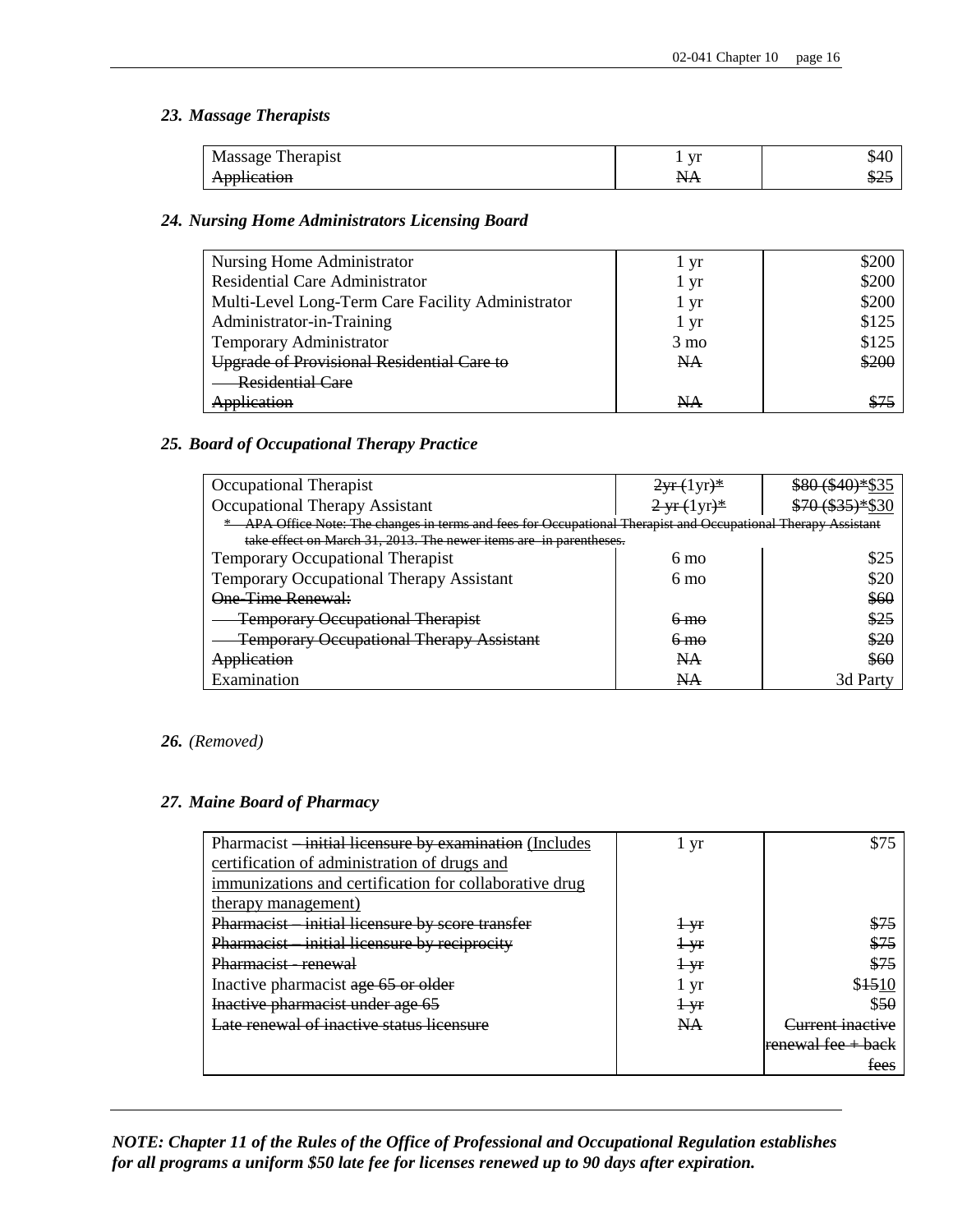| Inactive pharmacist to active pharmacist licensure         | $+yr$           | $$75 + 15$ CE hours        |
|------------------------------------------------------------|-----------------|----------------------------|
|                                                            |                 |                            |
| Certificate of administration of drugs and immunizations   |                 |                            |
| - Initial application (current licensees only;             |                 |                            |
| no application fee payable by persons seeking              |                 |                            |
| certificate at time of application for initial licensure)  | <b>NA</b>       | \$20                       |
| - Renewal (all certificate holders, w/ annual lic renewal) | $+$ yr          | \$10                       |
| Drug Outlet:                                               |                 |                            |
| <b>Pharmacy Classifications:</b>                           |                 |                            |
| Retail                                                     | 1 <sub>yr</sub> | \$200                      |
| Mail Order Prescription                                    | 1 yr            | \$200                      |
| Mail Order Contact Lens Supplier                           | 1 yr            | \$200                      |
| Wholesale                                                  | 1 yr            | \$200                      |
| <b>Rural Health Center</b>                                 | 1 yr            | \$200                      |
| Free Clinic                                                | 1 yr            | \$0                        |
| <b>Vending Machine Outlet</b>                              | $1 \mathrm{yr}$ | \$200                      |
| Manufacturer                                               | 1 <sub>yr</sub> | \$200                      |
| Pharmacy Technician                                        | 1 <sub>yr</sub> | \$20                       |
| <b>Initial Pharmacy Student Intern</b>                     | 1 yr            | \$200                      |
| Pharmacy students may be renewed for successive            |                 |                            |
| 1-year periods at no additional cost upon                  |                 |                            |
| certification that the licensee continues to be            |                 |                            |
| enrolled in a professional academic degree                 |                 |                            |
| program. The pharmacy student intern license               |                 |                            |
| automatically expires on the second renewal                |                 |                            |
| subsequent to the licensee's graduation and may            |                 |                            |
| not be further renewed.                                    |                 |                            |
| NABPLEX examination qualification review (per review)      | NA.             | <del>3d party + \$25</del> |
| MPJE examination qualification review (per review)         | <b>NA</b>       | $3d$ party + \$25          |
| Pharmacist in charge - initial license or modification to  |                 |                            |
| business license                                           | per occurrence  | \$100                      |
| Late Renewal                                               |                 |                            |
|                                                            | NA.             | \$50                       |
| $91 \text{ days} - 2 \text{ yrs}$                          |                 |                            |

# *28. Board of Examiners in Physical Therapy*

| <b>Initial Licensure</b>                        |      |                  |
|-------------------------------------------------|------|------------------|
| Physical Therapist                              | 1 yr | \$30             |
| <b>Physical Therapist Assistant</b>             | 1 yr | \$30             |
| Renewal Licensure                               |      |                  |
| Physical Therapist                              | 1 yr | \$25             |
| <b>Physical Therapist Assistant</b>             | 1 yr | \$25             |
| PT or PTA Examination qualification review (per | NA   | 3d party + $$25$ |
| review)                                         |      |                  |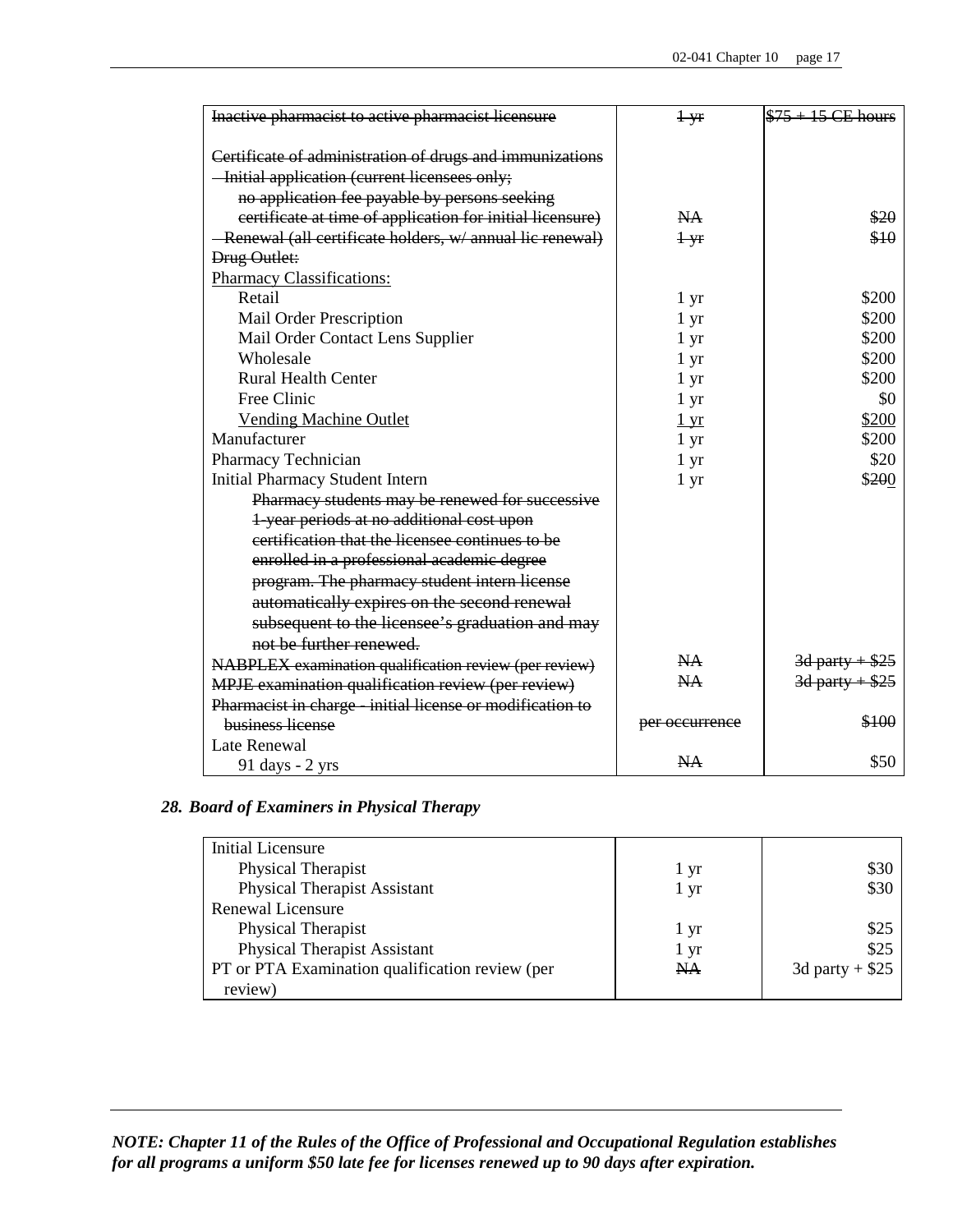### *29. Plumbers' Examining Board*

| Master                                                |                   | \$200 |
|-------------------------------------------------------|-------------------|-------|
|                                                       | $2 \,\mathrm{yr}$ |       |
| Journeyman                                            | $2 \text{ yr}$    | \$200 |
| Journeyman-in-Training                                | 4 yr              | \$100 |
| Trainee (other than individuals enrolled in technical | $2 \, yr$         | \$100 |
| college or community college or in a career and       |                   |       |
| technical education program                           |                   |       |
| Corporation                                           | $2 \text{ yr}$    | \$200 |
| Application                                           | <b>NA</b>         | \$25  |
| Late renewal:                                         |                   |       |
| More than 90 days                                     | NА                | \$50  |

### *30. Board of Licensure of Podiatric Medicine*

| Podiatrist              | yr        | \$500    |
|-------------------------|-----------|----------|
| Podiatrist in Residency | 1 yr      | \$500    |
| Application             | <b>NA</b> | \$50     |
| Examination             | NA        | 3d party |
| Late renewal:           |           |          |
| 91 days $-2$ yrs        | <b>NA</b> | \$50     |

#### *31. (Removed)*

### *32. State Board of Examiners of Psychologists*

| <b>Initial Licensure</b>                                       |                 |                     |
|----------------------------------------------------------------|-----------------|---------------------|
| Psychologist                                                   | 1 <sub>yr</sub> | \$200               |
| Psychological Examiner                                         | 1 <sub>yr</sub> | \$200               |
| <b>Renewal Licensure</b>                                       |                 |                     |
| Psychologist                                                   | 1 yr            | \$125               |
| Psychological Examiner                                         | 1 <sub>yr</sub> | \$125               |
| Temporary Licensure                                            |                 |                     |
| Psychologist                                                   | 1 <sub>yr</sub> | \$200               |
| Psychological Examiner                                         | 1 yr            | \$200               |
| <b>Conditional Licensure</b>                                   |                 |                     |
| Psychologist                                                   | 1 yr            | \$200               |
| Psychological Examiner                                         | 1 yr            | \$200               |
| EPPP examination qualification review (per review)             | <b>NA</b>       | 3d party + $$50$    |
| Jurisprudence examination qualification review (per<br>review) | <b>NA</b>       | \$50                |
| Continuing education sponsor program approval                  | 1 <sub>yr</sub> | \$75                |
| Continuing education individual program approval               | <b>NA</b>       | \$20 per program    |
|                                                                |                 | or workshop         |
|                                                                |                 | subject to approval |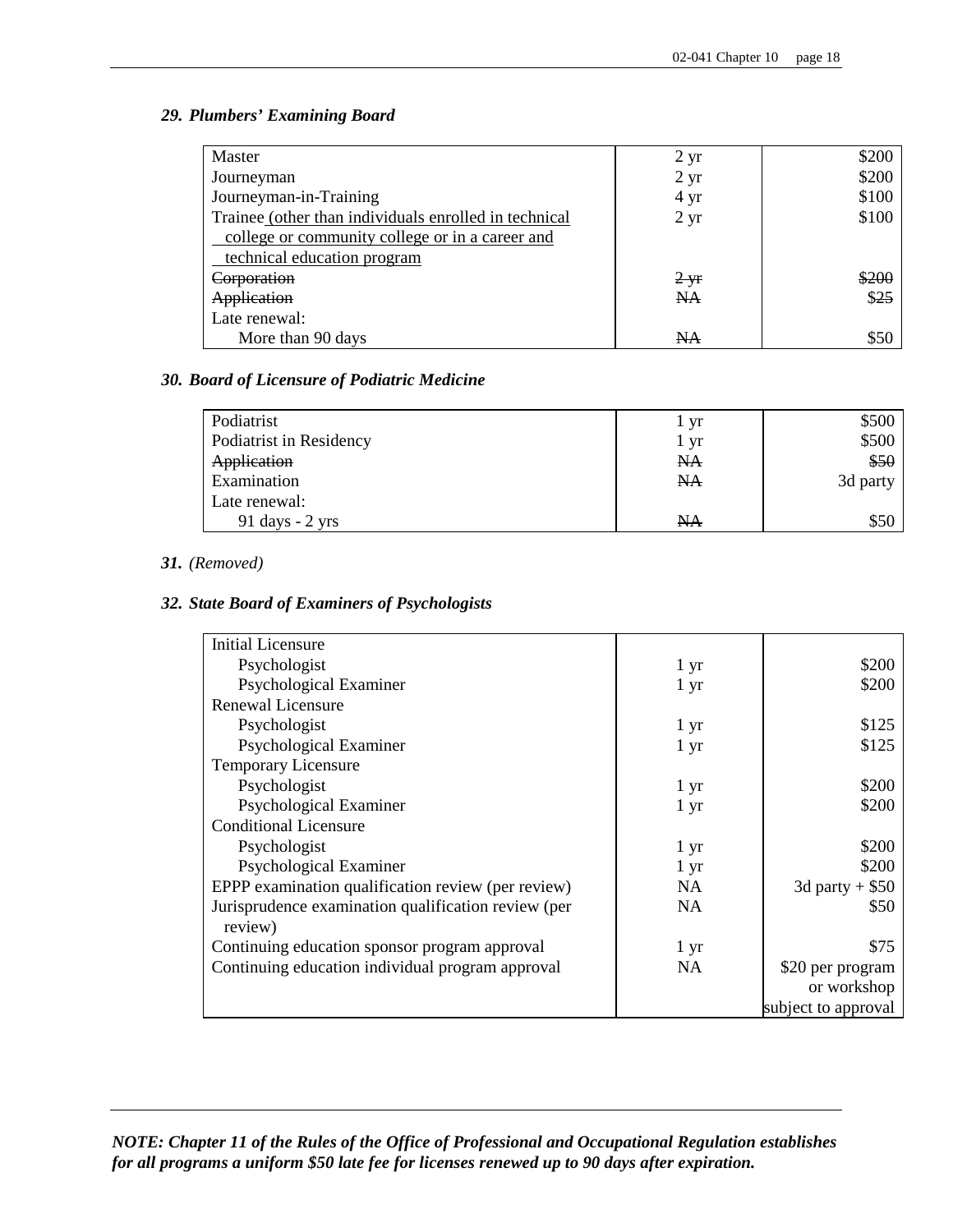#### *33. Radiologic Technology Board of Examiners*

| Radiologic Technologist         | $2 \,\mathrm{yr}$ | \$100    |
|---------------------------------|-------------------|----------|
| <b>Limited Radiographer</b>     | $2 \,\mathrm{yr}$ | \$100    |
| Special Permit                  | $1 \, yr$         | \$100    |
| <b>Temporary License</b>        | N/A               | \$75     |
| Trainee License (non-renewable) | $1 \,\mathrm{yr}$ | \$30     |
| <b>Inactive Status License</b>  | $2 \text{ yr}$    | \$100    |
| Application                     | NA                | \$50     |
| Examination                     | NA                | 3d party |
| Limited license examination     | <b>NA</b>         | 3d party |
| Late Renewal:                   |                   |          |
| More than 90 days               | NA                | \$50     |

# *34. Board of Real Estate Appraisers*

| Certified General Real Property Appraiser             | 1 yr           | \$380    |
|-------------------------------------------------------|----------------|----------|
| Certified Residential Real Property Appraiser         | 1 yr           | \$380    |
| <b>Licensed Real Property Appraiser</b>               | 1 yr           | \$380    |
| <b>Trainee Real Property Appraiser</b>                | 1 yr           | \$380    |
| Temporary License                                     | 6 mo           | \$90     |
| Application                                           | N <sub>A</sub> | \$30     |
| Examination                                           | <b>NA</b>      | 3d party |
| Late Renewal                                          |                |          |
| 91 days $-2$ yrs                                      | <b>NA</b>      | \$50     |
| Application for Continuing Education Program Approval | <b>NA</b>      | \$175    |
| <b>Appraisal Management Company</b>                   | <u>l yr</u>    | \$450    |

#### *35. Real Estate Commission*

| <b>Real Estate Agency</b>                             | $2 \text{ yr}$ | \$100    |
|-------------------------------------------------------|----------------|----------|
| <b>Real Estate Broker</b>                             | $2 \, yr$      | \$100    |
| <b>Associate Real Estate Broker</b>                   | $2 \, yr$      | \$100    |
| Real Estate Sales Agent                               | Limited 2 yr   | \$100    |
| Real Estate Sales Agent Extension                     | Limited 1 yr   | \$100    |
| <b>Inactive License</b>                               | $2 \, yr$      | \$100    |
| Examination                                           | NA             | 3d party |
| <b>Continuing Education Course Application</b>        | N <sub>A</sub> | \$50     |
| <b>Continuing Education Late Filing</b>               | <b>NA</b>      | \$100    |
| <b>Continuing Education Distance Education Course</b> |                |          |
| Application (per clock hour)                          | <b>NA</b>      | \$25     |
| Continuing Education Individual Request               | <b>NA</b>      | \$20     |
| Pre-license Syllabus Application                      | <b>NA</b>      | \$80     |
| Pre-license Late Filing                               | NA             | \$100    |
| Record Modification (address, employer, name, etc)    | NA             | \$20     |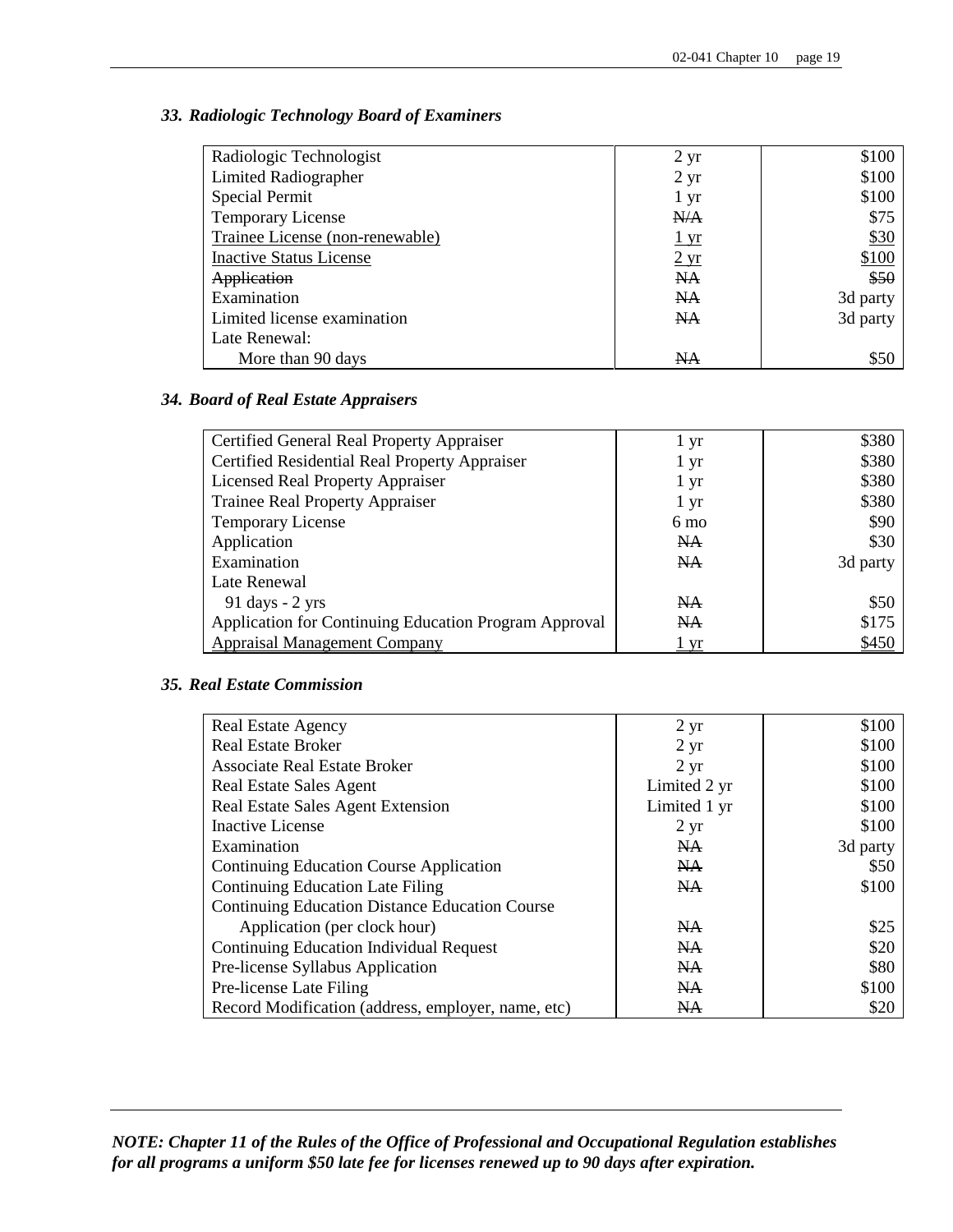### *36. Board of Respiratory Care Practitioners*

| Therapist            | 1 yr               | \$65 |
|----------------------|--------------------|------|
| Technician           | 1 yr               | \$65 |
| Temporary            | 1 yr               | \$50 |
| Associate license    | Limited to 30 days | \$65 |
|                      | per calendar year  |      |
| Trainee registration | Expires 30 days    | \$50 |
|                      | after graduation   |      |
|                      |                    |      |

### *37. State Board of Social Worker Licensure*

| <b>Lieensed Social Worker</b>                               | $2 \text{ yr}$    | \$70              |
|-------------------------------------------------------------|-------------------|-------------------|
| <b>Licensed Social Worker - Conditional</b>                 | $2 \,\mathrm{yr}$ | \$70              |
| <b>Licensed Master Social Worker</b>                        | $2 \text{ yr}$    | \$70              |
| <b>Licensed Master Social Worker - Conditional Clinical</b> | $2 \,\mathrm{yr}$ | \$70              |
| <b>Licensed Clinical Social Worker</b>                      | $2 \text{ yr}$    | \$70              |
| Certified Social Worker - Independent Practice              | $2 \text{ yr}$    | \$70              |
| <b>Inactive Status License</b>                              | 1 yr              | \$35              |
| Application                                                 | NA                | \$25              |
| Examination qualification review (per review)               | NA                | 3d party $+$ \$25 |

### *38. Board of Speech, Audiology and Hearing*

| Speech-Language Pathologist                           | 1 yr      | \$11050  |
|-------------------------------------------------------|-----------|----------|
| Audiologist                                           | 1 yr      | \$11050  |
| Combined Speech-Language Pathologist/Audiologist      | 1 yr      | \$11050  |
| Temporary Speech-Language Pathologist or Audiologist  | 1 yr      | \$11050  |
| Hearing Aid Dealer and Fitter                         | l yr      | \$11050  |
| Trainee Hearing Aid Dealer and Fitter                 | 18 months | \$11050  |
| Inactive Speech-Language Pathologist, Audiologist, or |           |          |
| Hearing Aid Dealer and Fitter                         | 1yr       | \$50     |
| Application                                           | NA        | \$50     |
| Examination                                           | <b>NA</b> | 3d party |

#### *39. Regulation of Transient Sales*

| Transient seller of home repair services             |      |      |
|------------------------------------------------------|------|------|
| Transient seller of consumer merchandise             | - Vr | \$30 |
| Employee of transient seller of consumer merchandise |      |      |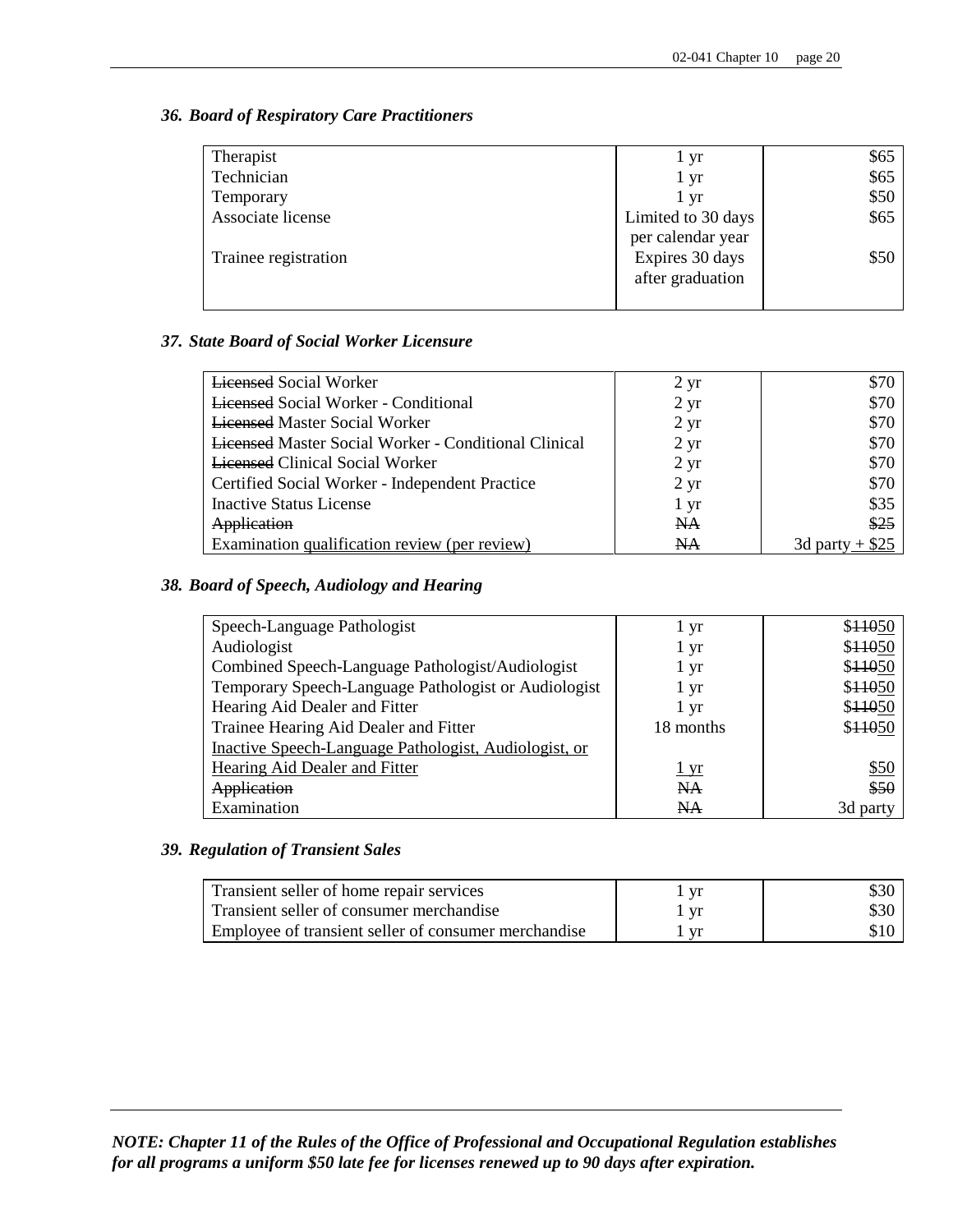### *40. State Board of Veterinary Medicine*

| Veterinarian                            | 1 yr      | \$9575   |
|-----------------------------------------|-----------|----------|
| Veterinarian (age 70 or older)          | 1 yr      | \$2510   |
| Veterinary technician                   | 1 yr      | \$3520   |
| Veterinary technician (age 70 or older) | 1 yr      | \$2510   |
| Relief veterinarian service permit      | see law   | \$9575   |
| Temporary permit                        | see law   | \$3520   |
| Veterinary clinical competency test     | <b>NA</b> | 3d party |
| Veterinary technician examination       | <b>NA</b> | 3d party |
| Late Renewal:                           |           |          |
| $91 \text{ days} - 2 \text{ yrs}$       | <b>NA</b> | \$50     |
|                                         |           |          |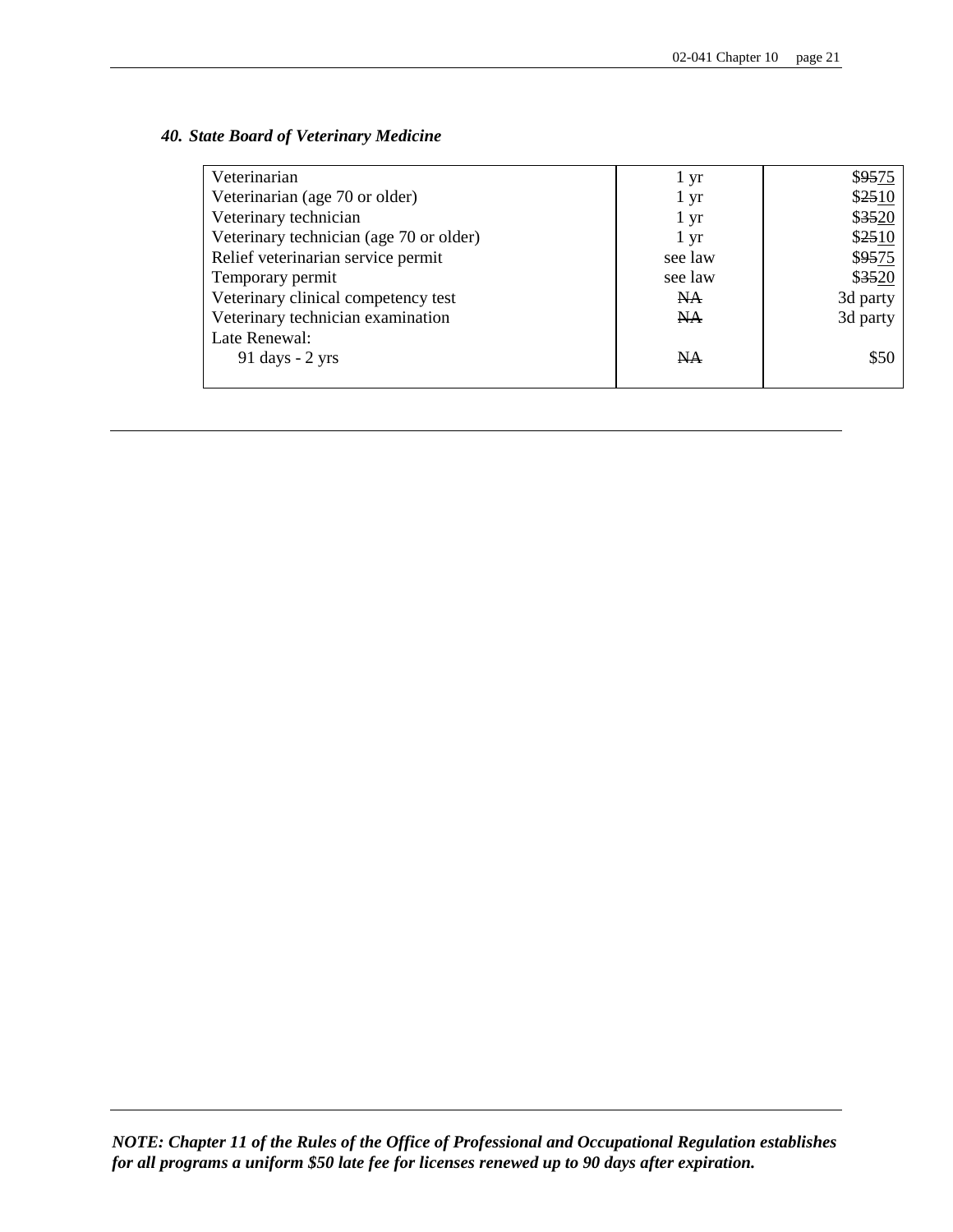# **STATUTORY AUTHORITY**

| <b>General Authority of OPOR director</b>                 |                              |
|-----------------------------------------------------------|------------------------------|
| Fee-Setting Authority for All OPOR Licensing Programs     | 10 MRSA §8003(2-A)(D)        |
| <b>Program-Specific Fee-Setting Authority</b>             |                              |
| Accountants                                               | 32 MRSA §12203               |
| Alcohol and Drug Counselors                               | 32 MRSA §6215                |
| American Sign Language                                    | 32 MRSA §1527                |
| Architects, Landscape Architects and Interior Designers   | 32 MRSA §222                 |
| <b>Athletic Trainers</b>                                  | 32 MRSA §14358               |
| Auctioneers                                               | 32 MRSA §287-A               |
| <b>Barbering and Cosmetology</b>                          | 32 MRSA §14238               |
| <b>Boilers and Pressure Vessels</b>                       | 32 MRSA §15104-C             |
| <b>Charitable Solicitations</b>                           | 9 MRSA §5015-A               |
| Chiropractors                                             | 32 MRSA §558                 |
| <b>Complementary Health Care Providers</b>                | 32 MRSA §§ 12514-A, 12526    |
| <b>Counseling Professionals</b>                           | 32 MRSA §13859               |
| <b>Dieticians</b>                                         | 32 MRSA §9911                |
| Electricians                                              | 32 MRSA §§ 1102-B(4), 1203-A |
| <b>Elevators and Tramways</b>                             | 32 MRSA §15225-A             |
| Foresters                                                 | 32 MRSA §5507                |
| <b>Fuel Board</b>                                         | 32 MRSA §18143               |
| <b>Funeral Service</b>                                    | 32 MRSA §§ 1501-B, 1504      |
| Geologists and Soil Scientists                            | 32 MRSA §4912                |
| <b>Land Surveyors</b>                                     | 32 MRSA §18229               |
| Manufactured Housing                                      | 10 MRSA §§ 9021(2-A), 9065-A |
| <b>Massage Therapists</b>                                 | 32 MRSA §14306-G             |
| <b>Nursing Home Administrators</b>                        | 32 MRSA §67                  |
| Occupational Therapists                                   | 32 MRSA §2285                |
| Pharmacy                                                  | 32 MRSA §13724               |
| <b>Physical Therapists</b>                                | 32 MRSA §3116-A              |
| Plumbers                                                  | 32 MRSA §3501-B              |
| Podiatrists                                               | 32 MRSA §3652                |
| Psychologists                                             | 32 MRSA §3833-A              |
| Radiologic Technologists                                  | 32 MRSA §9859-A              |
| <b>Real Estate Appraisers</b>                             | 32 MRSA §14012-A             |
| <b>Real Estate Brokers</b>                                | 32 MRSA §13007               |
| <b>Respiratory Care Practitioners</b>                     | 32 MRSA §9710                |
| <b>Social Workers</b>                                     | 32 MRSA §§ 7056, 7060        |
| Speech, Audiology and Hearing                             | 32 MRSA §17309               |
| <b>Transient Sellers</b>                                  | 32 MRSA §§ 14509, 14708      |
| Veterinarians                                             | 32 MRSA §4863-A              |
| <b>Program-Specific Authority for Additional Late Fee</b> |                              |
| Architects, Landscape Architects and Interior Designers   | 32 MRSA §224                 |
| <b>Barbering and Cosmetology</b>                          | 32 MRSA §14235               |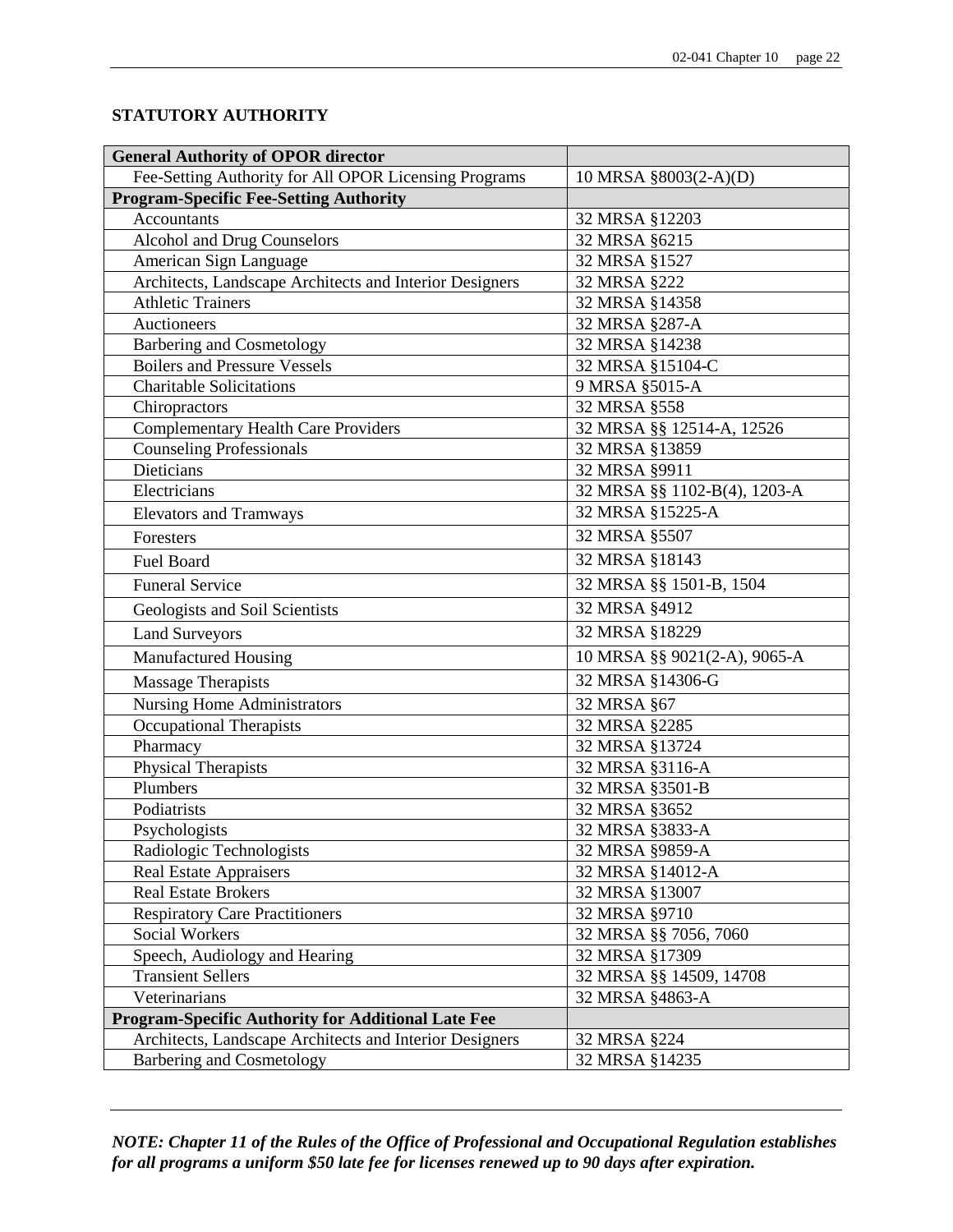| <b>Boilers and Pressure Vessels</b> | 32 MRSA §15109(3) |
|-------------------------------------|-------------------|
| Chiropractors                       | 32 MRSA §553-A    |
| <b>Dieticians</b>                   | 32 MRSA §9909(1)  |
| Electricians                        | 32 MRSA §1204     |
| <b>Elevators and Tramways</b>       | 32 MRSA §15216-C  |
| <b>Foresters</b>                    | 32 MRSA §5515(8)  |
| Fuel Board                          | 32 MRSA §18144    |
| <b>Land Surveyors</b>               | 32 MRSA §18228    |
| Pharmacy                            | 32 MRSA §13734(1) |
| Plumbers                            | 32 MRSA §3504     |
| Podiatrists                         | 32 MRSA §3652     |
| Radiologic Technologists            | 32 MRSA §9859     |
| <b>Real Estate Appraisers</b>       | 32 MRSA §14025    |
| Veterinarians                       | 32 MRSA §4863     |

#### **RULE HISTORY**

#### EFFECTIVE DATE:

October 25, 2000

#### NON-SUBSTANTIVE CORRECTIONS:

November 26, 2000 - removal of stray period in history notes

#### AMENDED:

| July 25, 2001 -   | Board of Respiratory Care Practitioners added      |
|-------------------|----------------------------------------------------|
| August 28, 2001 - | Board of Complementary Health Care Providers added |
|                   | Massage Therapists registration program added      |
|                   | State Board of Veterinary Medicine amended         |

# REPEALED AND REPLACED:

November 24, 2001

#### AMENDED:

| January 30, 2002 -                 | American Sign Language, English Interpreters and Transliterators |
|------------------------------------|------------------------------------------------------------------|
|                                    | amended                                                          |
| August 5, 2002 -                   | details on Real Estate Commission added                          |
| January 15, 2003, filing 2003-17 - |                                                                  |
|                                    | Board of Boilers & Pressure Vessels amended                      |
|                                    | Board of Elevator and Tramway Safety amended                     |
|                                    | Oil and Solid Fuel Board amended                                 |
|                                    | Board of Licensure for Professional Land Surveyors added         |
|                                    |                                                                  |

EFFECTIVE DATE FOR REPEAL OF §4(2)(A) AND REPLACEMENT BY §4(2)(B) (STATE BOARD OF ALCOHOL AND DRUG COUNSELORS): November 1, 2004 ALL OTHER AMENDMENTS IN SAME FILING: September 22, 2003, filing 2003-325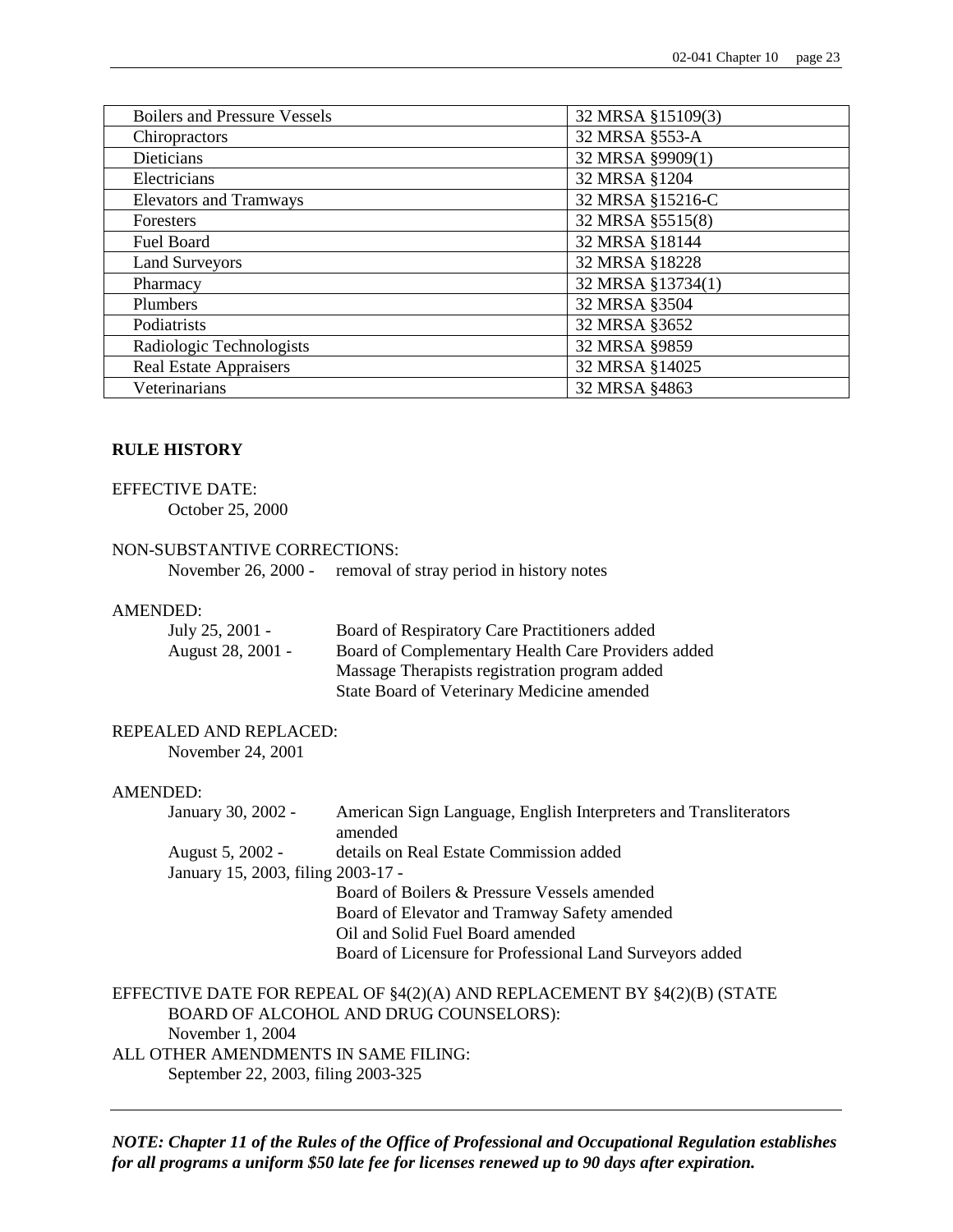#### AMENDED:

March 7, 2004, filing 2004-76 -

details on Board of Counseling Professionals Licensure added details on Board of Licensing of Dietetic Practice added details on Radiologic Technology Board of Examiners added Board of Respiratory Care Practitioners amended details on State Board of Social Worker Licensure added

December 1, 2004, filing 2004-550 –

Section 3 (3) and (4) added

details on Board for Licensure of Architects, Landscape Architects and Interior Designers added details on Board of Barbering and Cosmetology added Charitable Solicitations amended Massage Therapists amended Oil and Solid Fuel Board amended Board of Pharmacy amended Real Estate Commission amended

November 14, 2005, filing 2005-451 –

Sub-section 12, Board of Complementary Health Care Providers Sub-section 21, Board of Licensure for Professional Land Surveyors

February 10, 2007, filing 2007-41 –

Section 4:

Sub-section 2, State Board of Alcohol and Drug Counselors

Sub-section 8, Board of Barbering and Cosmetology

Sub-section 9, Board of Boilers and Pressure Vessels

Sub-section 11, Board of Chiropractic Licensure

Sub-section 14, Board of Licensing of Dietetic Practice

Sub-section 15, Electricians' Examining Board

Sub-section 16, Board of Elevator and Tramway Safety

Sub-section 21, Board of Licensure for Professional Land Surveyors

Sub-section 25, Board of Occupational Therapy Practice

Sub-section 26, Oil and Solid Fuel Board

Sub-section 27, Board of Pharmacy

Sub-section 29, Plumbers' Examining Board

Sub-section 30, Board of Licensure of Podiatric Medicine

Sub-section 31, Propane and Natural Gas Board

Sub-section 33, Radiological Technology Board of Examiners

Sub-section 34, Board of Real Estate Appraisers

Sub-section 40, Board of Veterinary Medicine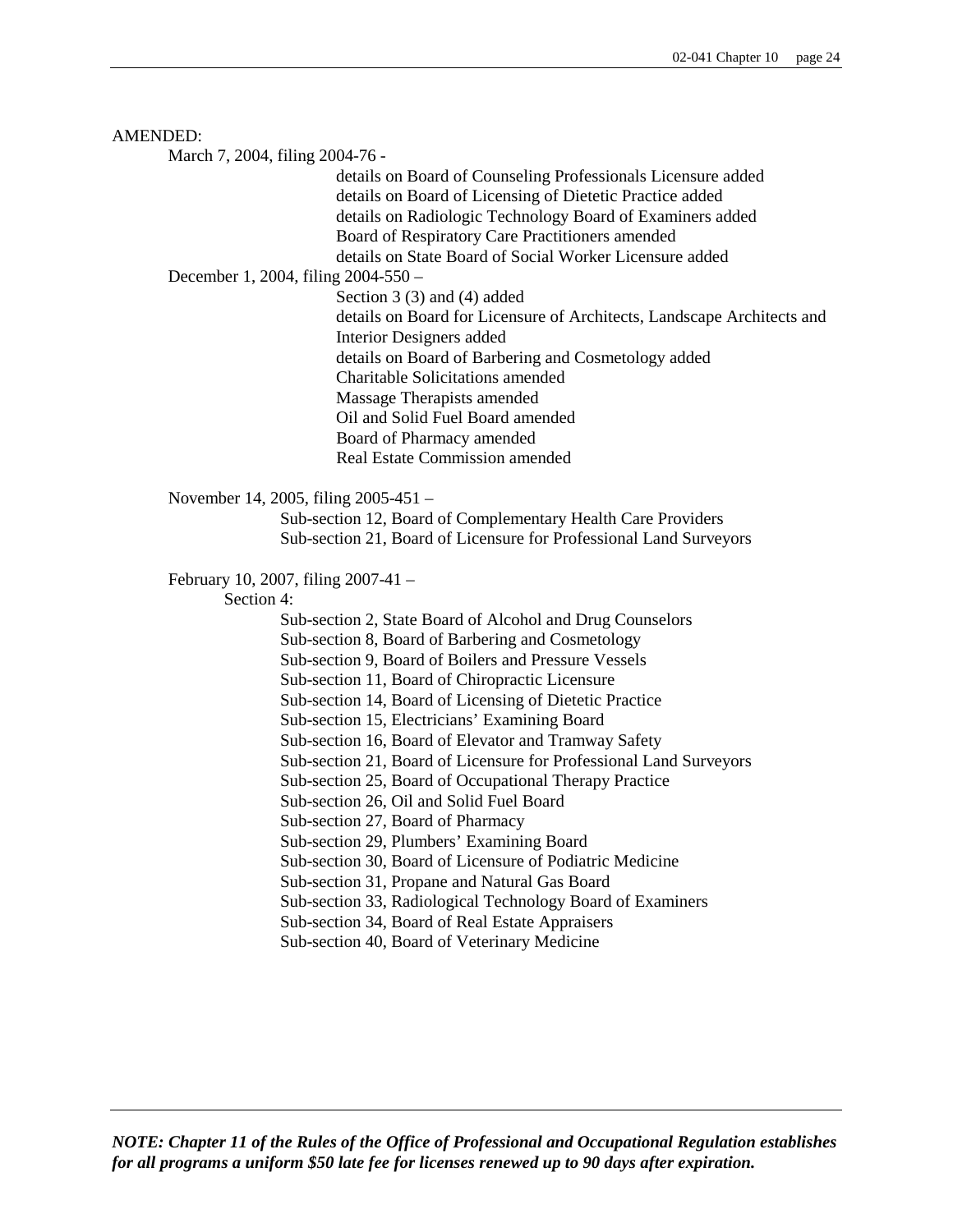October 3, 2007, filing 2007-421 – Sections 2, 3 amended New Section 4 inserted, former Section renumbered to Section 5 Section 5: Sub-section 3, American Sign Language, English Interpreters and Transliterators Sub-section 7, Board of Licensing of Auctioneers Sub-section 22, Manufactured Housing Board Sub-section 32, State Board of Examiners of Psychologists Sub-section 34, Board of Real Estate Appraisers Sub-section 39, Transient Sellers Old Section 5 (Refunds) repealed November 6, 2007, filing 2007-470 - Section 5: Sub-section 26, Oil and Solid Fuel Board Sub-section 31, Propane and Natural Gas Board June 23, 2008, filing 2008-261 – Section 5: Sub-section 18, State Board of Funeral Service Sub-section 33, Radiologic Technology Board of Examiners September 7, 2008, filing 2008-389 – Section 5: Sub-section 7, Board of Licensing of Auctioneers Sub-section 34, Board of Real Estate Appraisers December 23, 2008, filing 2008-585 - Section 5: Sub-section 4, Board of Licensure of Architects, Landscape Architects and Interior Designers Sub-section 5, Maine Athletic Commission (repealed) Sub-section 9, Board of Boilers and Pressure Vessels Sub-section 11, Board of Chiropractic Licensure Sub-section 20, Board of Hearing Aid Dealers and Fitters (repealed) Sub-section 22, Manufactured Housing Board Sub-section 29, Plumbers' Examining Board Sub-section 35, Real Estate Commission Sub-section 36, Board of Respiratory Care Practitioners Sub-section 38, Board of Examiners on Speech-Language Pathology, Audiology and Hearing Aid Dealing and Fitting January 1, 2009- filing 2008-585 Section 5:

Sub-section 8, Board of Barbering and Cosmetology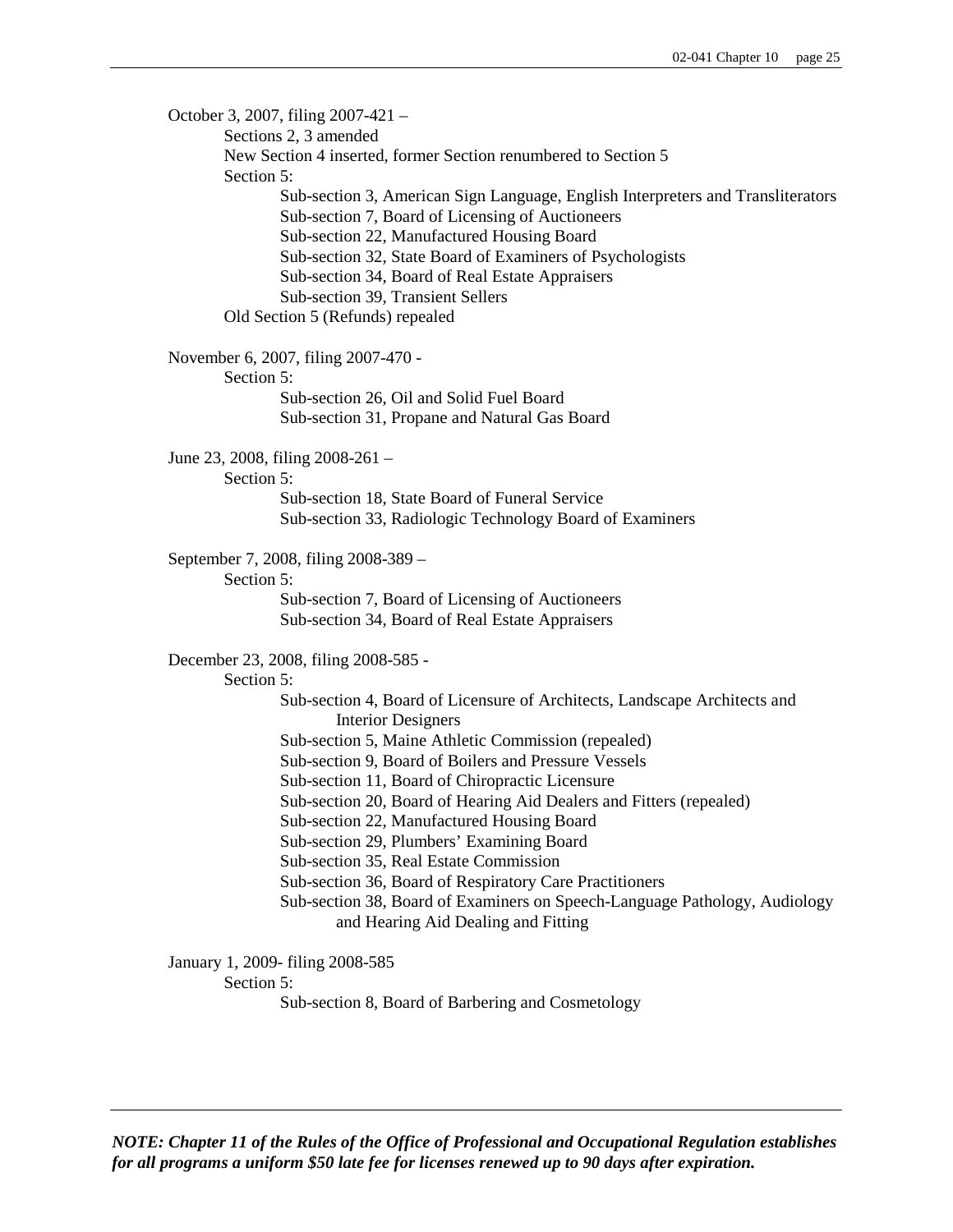September 27, 2009 – filing 2009-496 Section 3, Fees Applicable to All Boards and Regulatory Functions Listed in §4 Section 5: Sub-section 2, State Board of Alcohol and Drug Counselors Sub-section 8, Barbering and Cosmetology Program Sub-section 11, Board of Chiropractic Licensure Sub-section 15, Electricians' Examining Board Sub-section 22, Manufactured Housing Board Sub-section 27, Board of Pharmacy Sub-section 28, Board of Examiners in Physical Therapy October 1, 2009 – filing 2009-496 Section 5 Sub-section 34, Board of Real Estate Appraisers December 16, 2009 (date received; varying effective dates noted below) – filing 2009-655 Adoption of Section 5(17-A) (Maine Fuel Board) – January 1, 2010 Repeal of Section 5(26) (Oil and Solid Fuel Board) – January 1, 2010 Repeal of Section 5(31) (Propane and Natural Gas Board) – January 1, 2010 All other provisions – December 21, 2009 (five days after filing with Secretary of State) November 20, 2010 – filing 2010-578 Section 5: Sub-section 1, Board of Accountancy Sub-section 2, State Board of Alcohol and Drug Counselors Sub-section 6, Athletic Trainers Sub-section 11, Board of Chiropractic Licensure Sub-section 12, Board of Complementary Health Care Providers Sub-section 13, Board of Counseling Professionals Licensure Sub-section 15, Electricians' Examining Board Sub-section 18, State Board of Funeral Service Sub-section 19, State Board of Certification for Geologists and Soil Scientists Sub-section 28, Board of Examiners in Physical Therapy Sub-section 30, Board of Licensure of Podiatric Medicine Sub-section 33, Radiologic Technology Board of Examiners Sub-section 36, Board of Respiratory Care Practitioners Sub-section 39, Transient Sellers Sub-section 40, State Board of Veterinary Medicine February 4, 2012 (except as noted below) – filing 2012-8 Section 5 Section 5(8) (barbering and cosmetology), 5(27) (pharmacy), 5(34) (real estate appraisers) and 5(38) (speech, audiology and hearing) of this chapter are amended. March 1, 2012 is the effective date of the amendment to Section 5(38) as it affects speech-language pathologists, audiologists and combined speechlanguage pathologists/audiologists. This effective date is contingent upon the timing of the Board of Speech, Audiology and Hearing's adoption of a rule change heard on September 19, 2011 that reduces the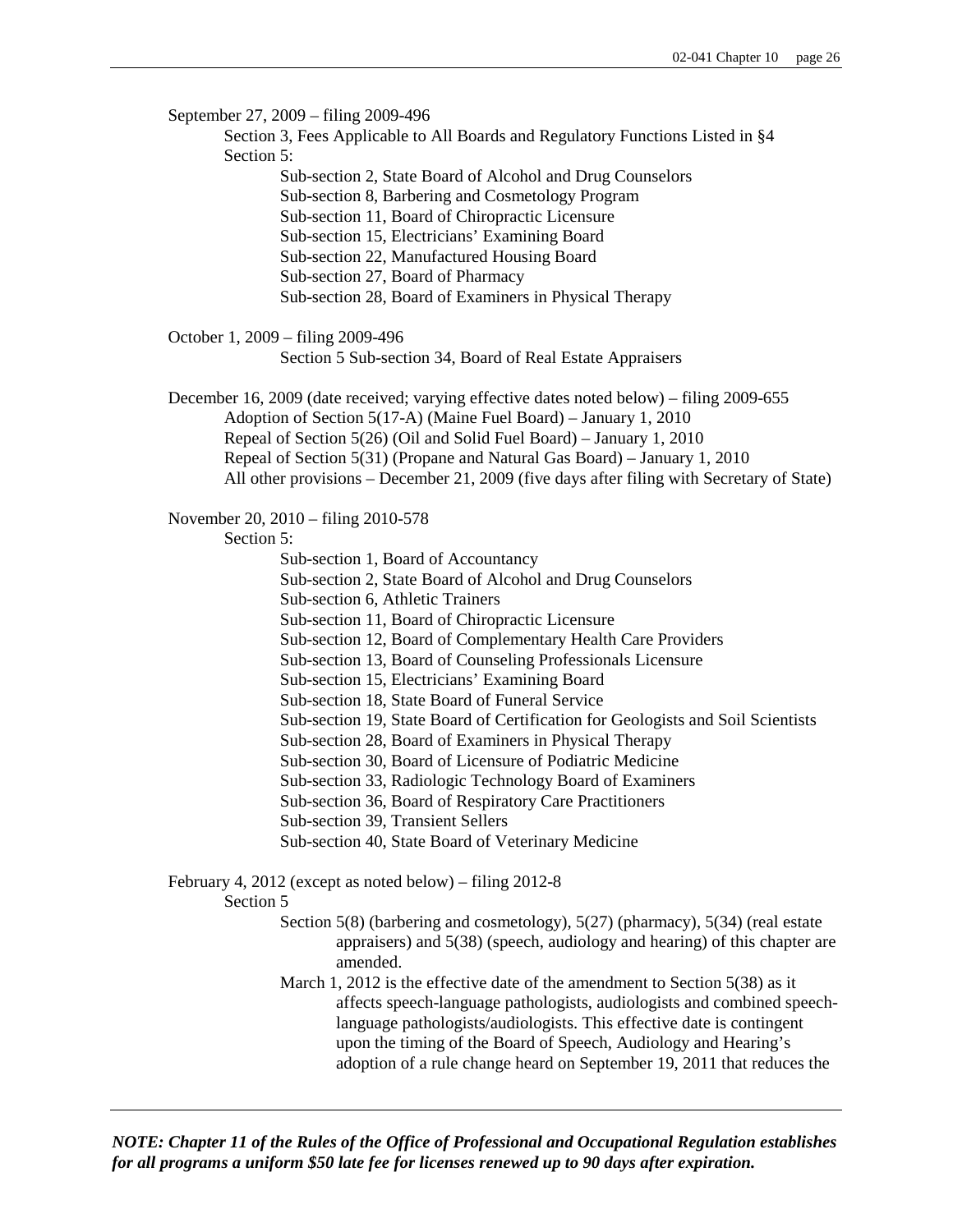license term for these licensees from 2 years to 1 year with respect to license terms beginning on or after March 1, 2012. The contingency was satisfied by that board's adoption of such rule change on November 21, 2011, effective December 24, 2011.

The license term for temporary speech-language pathologists and audiologists is currently 1 year. The effective date of the amendment of Section 5(38) as it affects temporary speech-language pathologists and audiologists is **not** contingent upon rulemaking by the Board of Speech, Audiology and Hearing, and is therefore February 4, 2012.

All other provisions of this chapter remain unchanged.

August 29, 2012 (except as noted below) – filing 2012-241

Section 5

Section 5(8) (barbering and cosmetology) of this chapter is amended.

Section 5(25) (occupational therapy) is amended March 31, 2013. This was contingent on actions that occurred after the 2012-241 filing, and were

announced by memo to the APA Office on November 8, 2012.

All other provisions of the chapter remain unchanged.

October 23, 2012 – filing 2012-292

Section 2 (State Board of Alcohol and Drug Counselors)

Section 4 (Board for Licensure of Architects, Landscape Architects and Interior Designers)

Section 8 (Barbering and Cosmetology Licensing)

Section 11 (Board of Chiropractic Licensure)

Section 27 (Maine Board of Pharmacy)

Section 28 (Board of Examiners in Physical Therapy)

Section 32 (State Board of Examiners of Psychologists)

Section 34 (Board of Real Estate Appraisers)

Section 39 (Regulation of Transient Sales)

March 23, 2014 – filing 2014-049

Section 10 (Charitable Solicitations)

Section 22 (Manufactured Housing Board)

January 16, 2016 – filing 2016-003

Section 5(1) (Board of Accountancy)

Section 5(3) (American Sign Language, English Interpreters and Transliterators)

Section 5(10) (Charitable Solicitations)

Section 5(11) (Board of Chiropractic Licensure),

Section 5(12) (Board of Complementary Health Care Providers)

Section 5(17) (Board of Licensure of Foresters)

Section 5(18) (State Board of Funeral Service)

Section 5(21) (Board of Licensure for Professional Land Surveyors)

Section 5(22) (Manufactured Housing Board)

Section 5(27) (Maine Board of Pharmacy)

Section 5(36) (Board of Respiratory Care Practitioners)

Section 5(37) (State Board of Social Worker Licensure)

Section 5(40) (State Board of Veterinary Medicine)